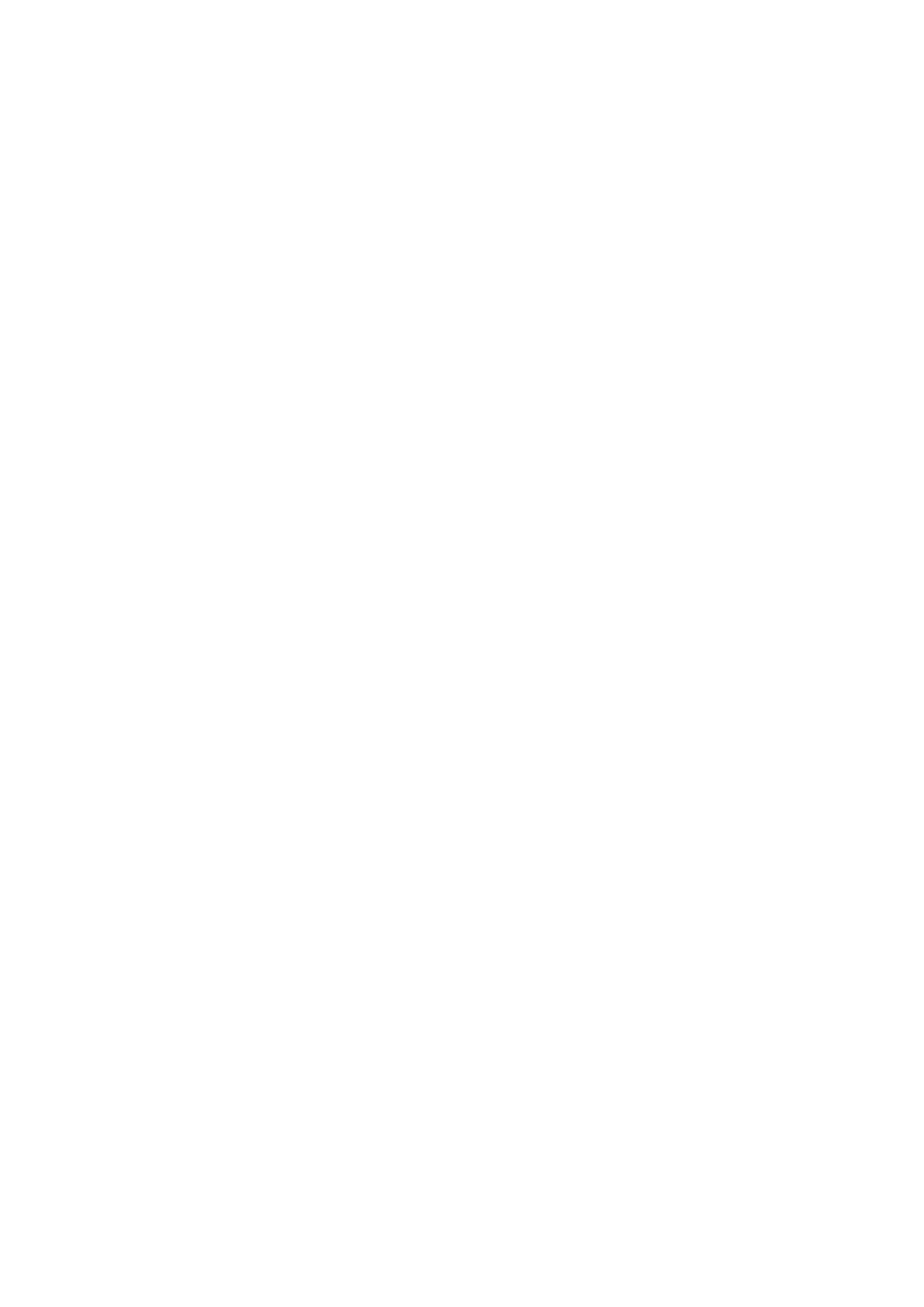# **Contents**

| 1. |  |
|----|--|
| 2. |  |
| 3. |  |
| 4. |  |
| 5. |  |
| 6. |  |
| 7. |  |
|    |  |
| 8. |  |
| 9. |  |
|    |  |
|    |  |
|    |  |
|    |  |
|    |  |
|    |  |
|    |  |
|    |  |
|    |  |
|    |  |
|    |  |
|    |  |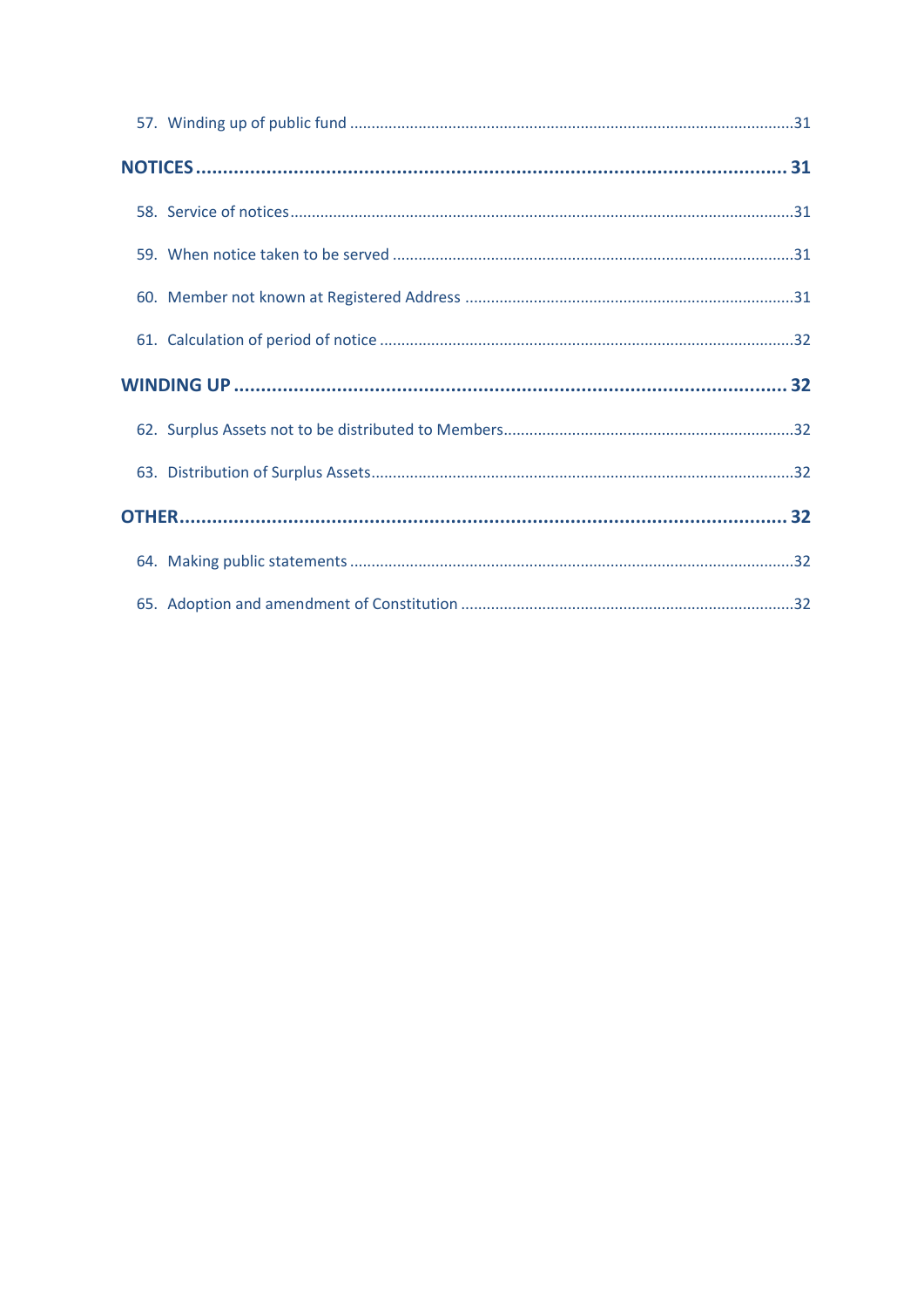# **CANBERRA INTERNATIONAL MUSIC FESTIVAL LTD**

## **CONSTITUTION**

## <span id="page-6-0"></span>**PRELIMINARY**

#### <span id="page-6-1"></span>**1. Name of Company**

The name of the company is Canberra International Music Festival Ltd.

#### <span id="page-6-2"></span>**2. Type of Company**

The Company is a not-for-profit public company limited by guarantee established to be, and continue as, a Registered Charity.

#### <span id="page-6-3"></span>**3. Limited liability of Members**

- 3.1 The liability of Members is limited.
- 3.2 The liability of a Member to contribute towards the payment of debts and liabilities of the Company or the costs, charges and expenses of the winding up of the Company will be limited to the amount, if any, unpaid by the Member in respect of membership of the Company as required by clause [4.](#page-6-4)

#### <span id="page-6-4"></span>**4. Guarantee**

Each Member must contribute an amount not more than ten dollars (\$10.00) to the property of the Company if the Company is wound up during the Member's membership, or within 12 months after they stop being a Member.

#### <span id="page-6-5"></span>**5. Definitions**

Definitions in this Constitution apply unless the context requires otherwise:

*ACNC Act* means the *Australian Charities and Not-for-profits Commission Act 2012* (Cth) and any associated regulations.

*Board* means the board of Directors for the time being of the Company or those of them who are present at a meeting at which there is a quorum.

*Chair* means the person appointed as chair of the Company in accordance with clause [31.](#page-20-0)

*Committee* means a committee to which the Board has delegated powers under Clause [45.](#page-23-4)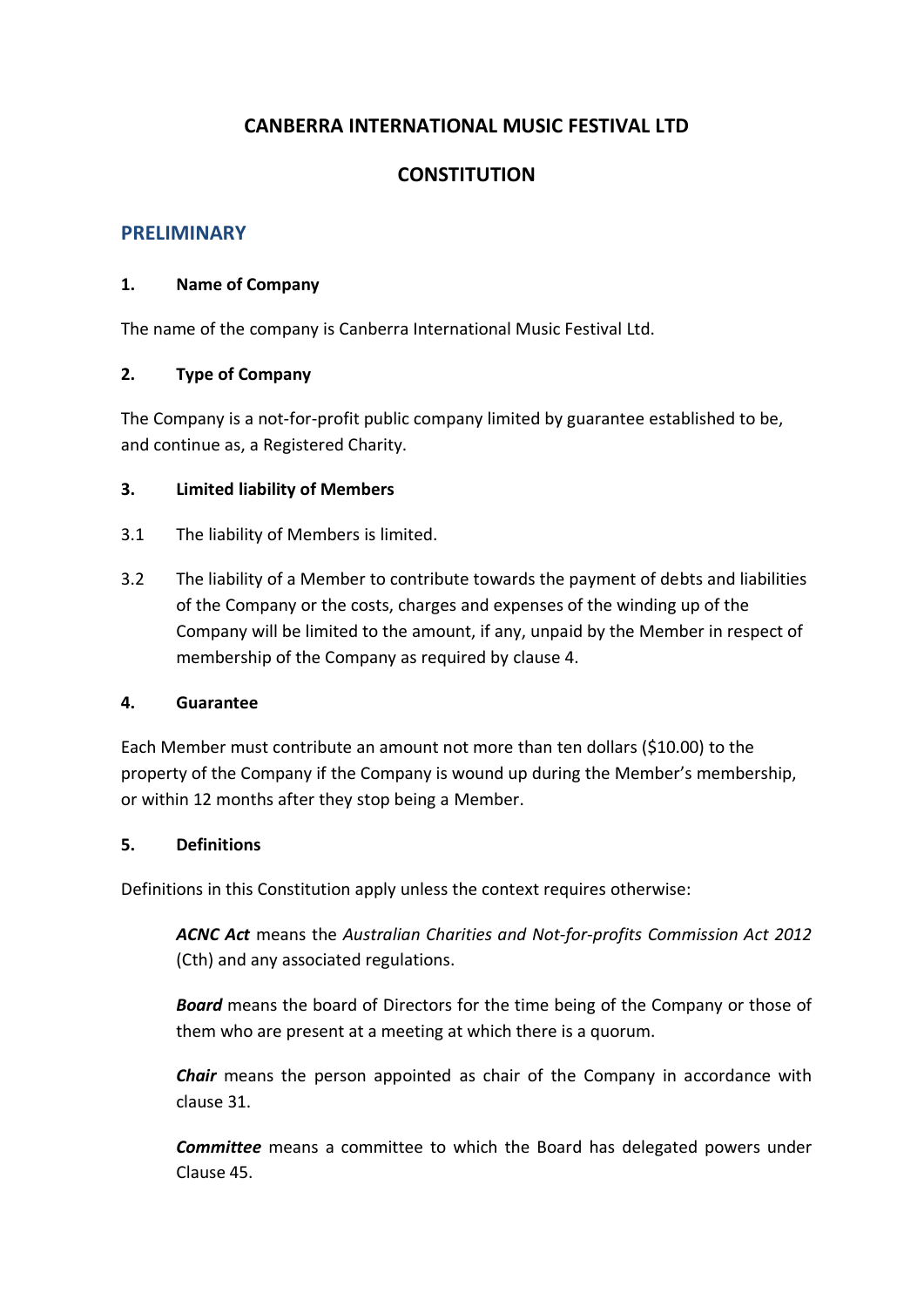*Company* means Canberra International Music Festival Ltd (ABN 46 381 984 616).

**Constitution** means this Constitution as amended from time to time.

*Corporations Act* means the *Corporations Act 2001* (Cth) and any associated regulations.

*Deputy Chair* means the person appointed as deputy chair of the Company in accordance with clause [31.](#page-20-0)

*Directors* means all or any number of directors for the time being of the Company acting in accordance with this Constitution.

*Guarantee* means the maximum amount each Member agrees to pay the Company in accordance with clause [4.](#page-6-4)

*ITAA* means the *Income Tax Assessment Act 1997* (Cth).

*Law* means the ACNC Act and the Corporations Act.

*Life Member* means a person who is a Member for life or for so long as the Company remains in existence.

*Member* means a member of the Company in accordance with this Constitution and the Law.

*Members present* means Members present at a general meeting of the Company in person or by duly appointed representative, proxy or attorney.

*Register* means the register of Members of the Company.

*Registered Address* means the address of which the Member notifies the Company as a place at which the Member is willing to accept service of notices.

*Registered Charity* means a charity registered as a charity under the ACNC Act.

*Register of Cultural Organisations* means the list of organisations and public funds established and maintained under Subdivision 30-F of the ITAA and administered for the time being by the Department of Communications and the Arts.

*Seal* means the common seal of the Company and includes any official seal of the Company (if any).

*Secretary* means the person appointed as secretary of the Company in accordance with clause [31.](#page-20-0)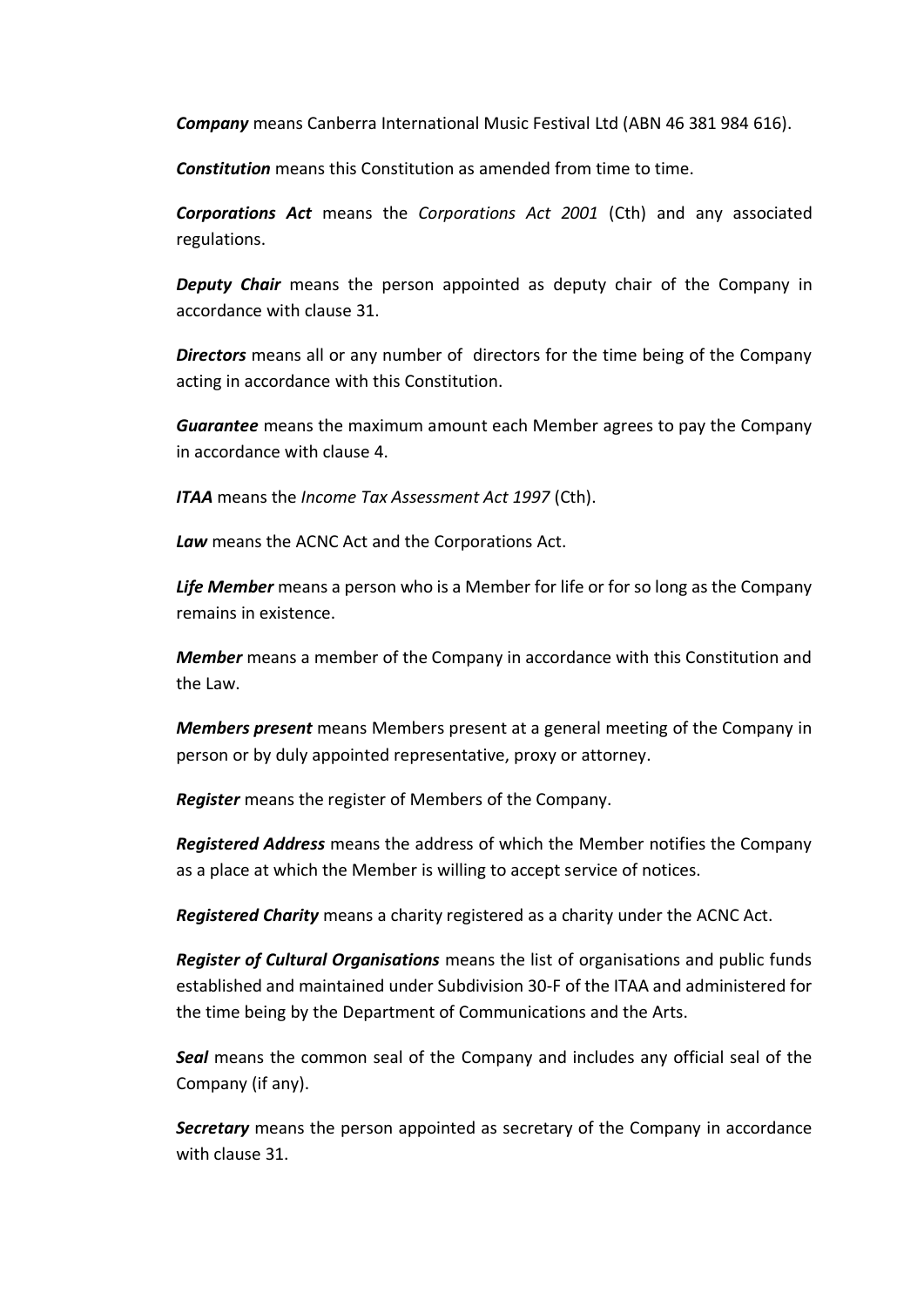## *Special Resolution* means a resolution:

- (a) of which notice has been given as required by Law; and
- (b) that has been passed by at least 75% of the votes cast by Members present and entitled to vote on the resolution.

*Surplus Assets* means any assets of the Company that remain after paying all debts and other liabilities of the Company, including any costs of winding up the Company.

## <span id="page-8-0"></span>**6. Interpretation of this Constitution**

Headings are for convenience only and do not affect interpretation. The following rules of interpretation apply unless the context requires otherwise:

- (a) The singular includes the plural and conversely.
- (b) If a word or phrase is defined, its other grammatical forms have a corresponding meaning.
- (c) A gender includes all genders.
- (d) The word 'person' means an individual, and does not include a corporation, trust, partnership or unincorporated body.
- (e) The words 'including', 'for example', or similar expressions are not words of limitation and mean that there may be more inclusions or examples than those mentioned after that expression.
- (f) A reference to an act includes every amendment, re-enactment, or replacement of that act and any subordinate legislation made under that act (such as regulations).
- (g) A reference to dollars and \$ is to Australian currency.

## <span id="page-8-1"></span>**7. Replaceable rules**

- 7.1 The replaceable rules set out in the Corporations Act do not apply to the Company.
- 7.2 While the Company is a Registered Charity, the Law overrides any clauses in this Constitution which are inconsistent with those Acts.
- 7.3 If the Company is not a Registered Charity, the Corporations Act overrides any clause in this Constitution which is inconsistent with that Act.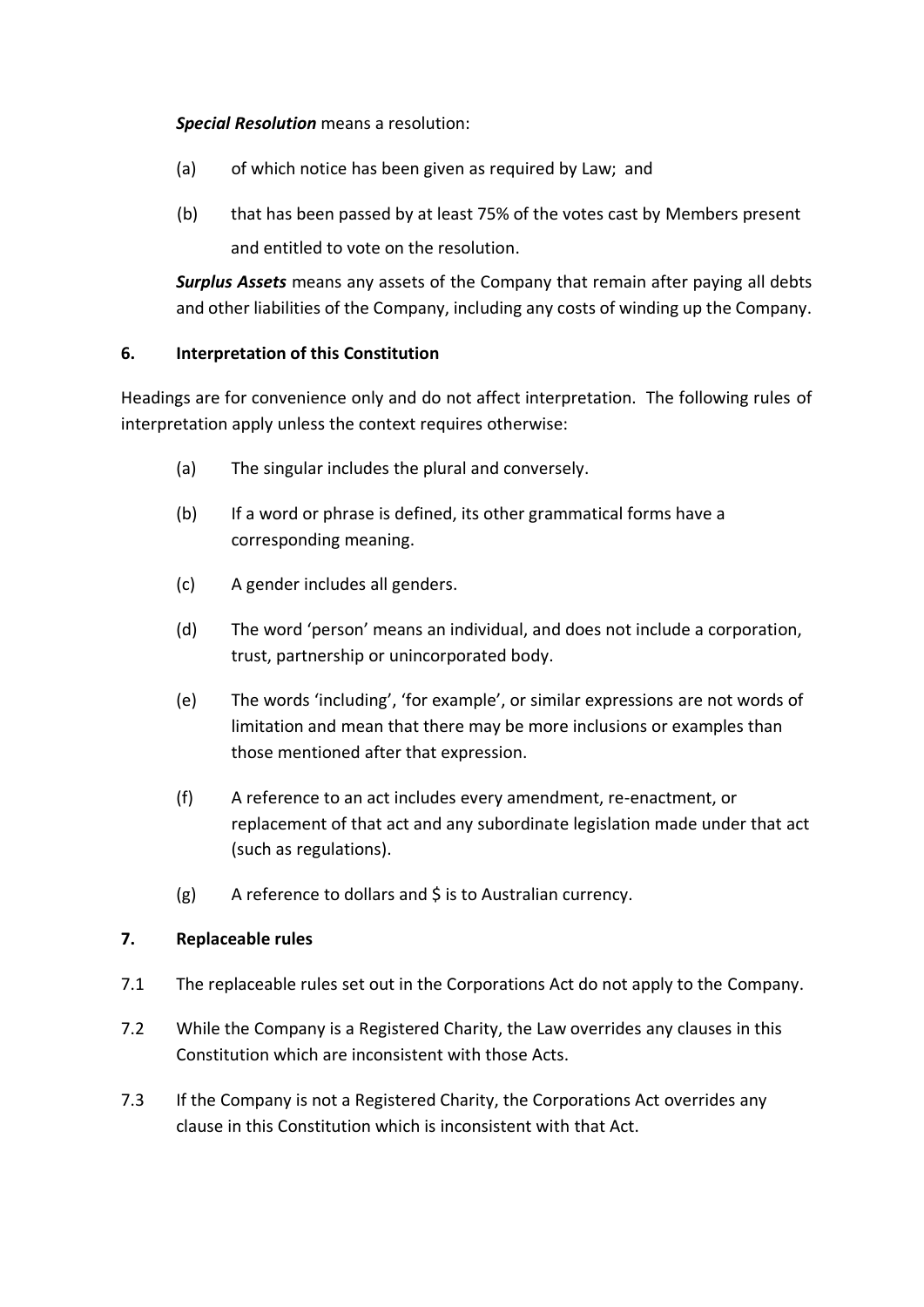7.4 A word or expression that is defined in the Corporations Act, or used in that Act and covering the same subject, has the same meaning as in this Constitution.

# <span id="page-9-0"></span>**CHARITABLE PURPOSES**

#### <span id="page-9-1"></span>**8. Purpose of the Company**

- 8.1 The principal purpose of the Company is to promote music in the Australian Capital Territory and other parts of Australia by presenting the Canberra International Music Festival and related activities in support of the Festival such as fundraising and promotion activities.
- 8.2 The Company's activities will further its principal purpose of promoting music by:
	- (a) presenting an innovative classical and contemporary art music program of the highest quality;
	- (b) creating tomorrow's repertoire by promoting excellence and innovation in new music;
	- (c) growing and informing the audience for classical and contemporary art music; and
	- (d) nurturing the development of talented young musicians.

## <span id="page-9-2"></span>**9. Application of income and property**

- 9.1 The income and property of the Company, from wherever derived, must be applied solely towards promoting the Company and its purpose as provided for in this Constitution.
- 9.2 No part of the Company's income or assets may be paid or transferred directly or indirectly, by way of a dividend, bonus or otherwise, to Members of the Company.
- <span id="page-9-3"></span>9.3 Nothing in the above prevents:
	- (a) the payment in good faith:
		- (i) of remuneration to any of the Company's employees or to any other person in return for any other services actually provided to the Company; or
		- (ii) for goods supplied to the Company in the ordinary course of business; or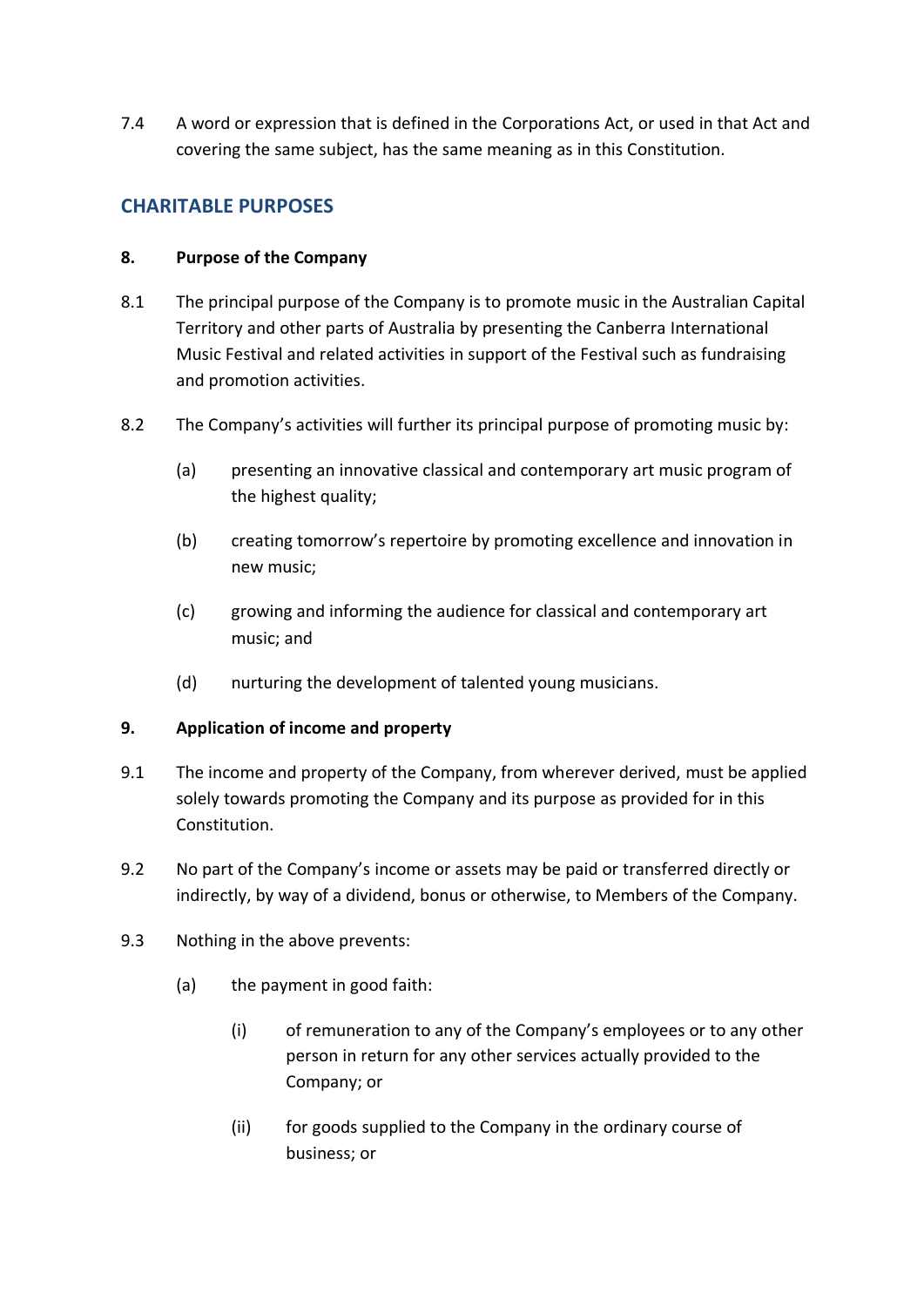- (b) the Company:
	- (i) repaying money borrowed from any Member of the Company; or
	- (ii) paying interest on money borrowed from any Member of the Company; or
	- (iii) reimbursing reasonable out-of-pocket expenses to any Director of the Company; or
	- (iv) paying reasonable and proper rent for premises demised or let from any Member of the Company.
- 9.4 The Company must not pay fees to its Directors.
- 9.5 The Company must make no payment to a Member (including a Director) for items referred to in claus[e 9.3](#page-9-3) unless the payment is approved by Directors.

## <span id="page-10-0"></span>**MEMBERS**

#### <span id="page-10-1"></span>**10. Members**

- 10.1 The Members of the Company are:
	- (a) ordinary members;
	- (b) Life Members;
	- (c) any other person that the Directors allow to be a Member, in accordance with this Constitution.
- 10.2 Life membership may be conferred by the Board.
- 10.3 Any individual or natural adult person may be admitted to ordinary membership. The number of Members of the Company is unlimited.

## <span id="page-10-2"></span>**11. Application for membership**

- 11.1 A person who supports the purpose of the Company is eligible to apply to be a Member under clause [11.2.](#page-10-3)
- <span id="page-10-5"></span><span id="page-10-4"></span><span id="page-10-3"></span>11.2 A person may apply to become a Member by writing to the Secretary stating they:
	- (a) want to become a Member
	- (b) support the purpose of the Company, and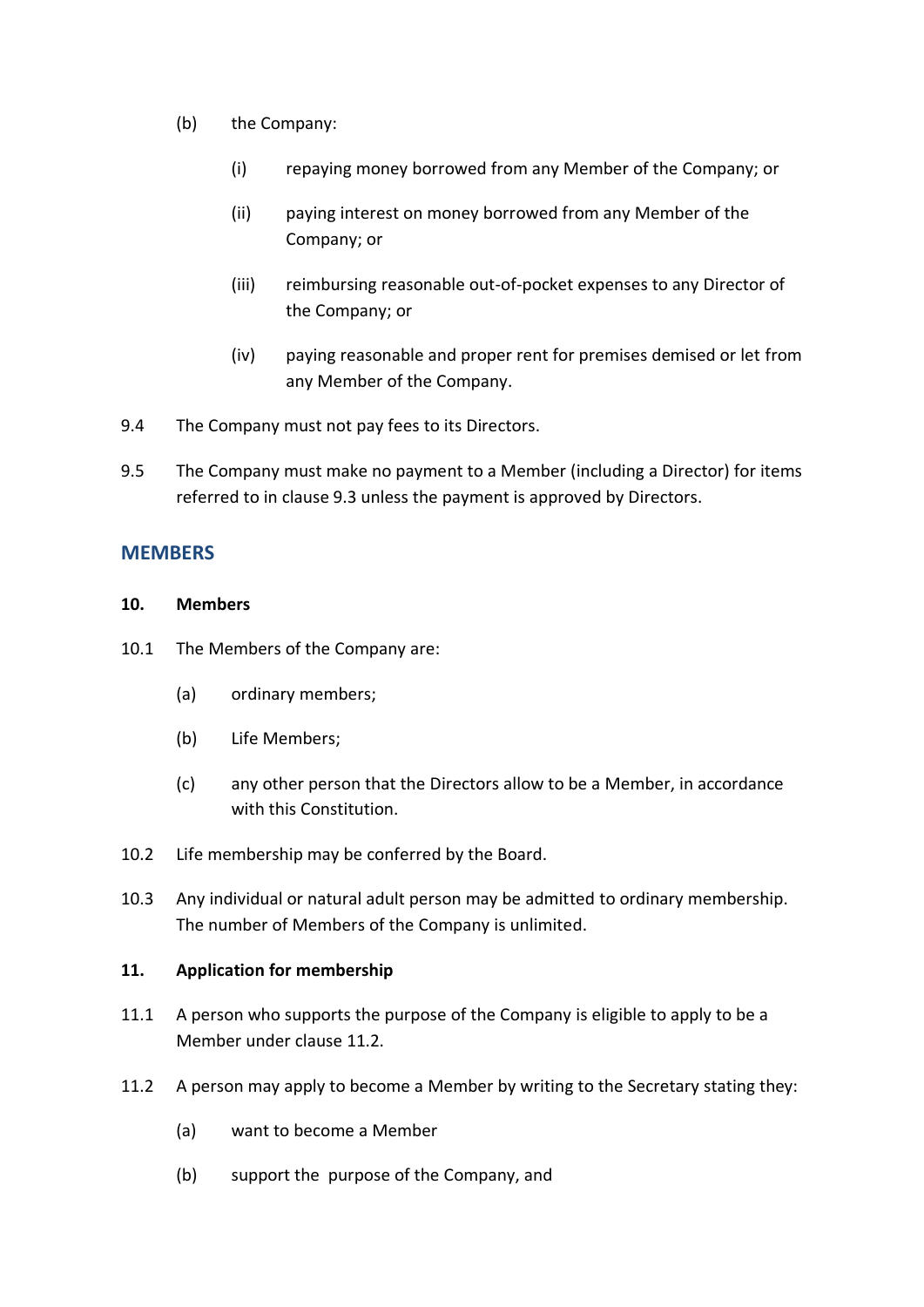- <span id="page-11-2"></span>(c) agree to comply with this Constitution, including paying the entrance fee, annual subscription fee or other fees as may be required by the Board under clause [12.](#page-11-0)
- 11.3 Any application for membership must be made to the Secretary in writing in a form prescribed by the Board and must be signed by the applicant.
- 11.4 The Board retains the right to refuse any application for membership. In any case where an application for membership is refused, the Secretary must write to the applicant within a reasonable time to tell the applicant their application has been rejected. However, the Board will not be required to give any reason for its decision.
- 11.5 When an applicant has been admitted to ordinary membership, the Secretary must send to the applicant written notice of acceptance. Such notice must include a request for payment of such entrance fee, annual subscription fee or other fee as are then payable, provided that if payment is not made within two calendar months after the date of the notice, the Board may in its discretion terminate the membership.
- 11.6 An applicant will become a Member when they are entered on the Register.
- 11.7 For the avoidance of doubt, the Directors may approve an application even if the application does not state the matters listed in clauses [11.2\(a\),](#page-10-4) [11.2\(b\)](#page-10-5) or [11.2\(c\).](#page-11-2) In that case, by applying to be a Member, the applicant agrees to those three matters.

## <span id="page-11-0"></span>**12. Fees**

Members must pay entrance, annual subscription or other fees as set by the Board from time to time.

## <span id="page-11-1"></span>**13. Cessation of membership**

- <span id="page-11-3"></span>13.1 A Member may at any time, by giving notice in writing to the Secretary, resign as a Member of the Company. The resignation will be effective from the date of receipt of the notice by the Secretary. That Member's name will be removed from the Register. Notwithstanding such resignation the Member will continue to be liable for the Guarantee.
- 13.2 If a Member resigns as a Member pursuant to clause [13.1,](#page-11-3) and that Member is also a Director, they will be held to have automatically resigned as a Director and the same effective date of resignation as that referred to in clause [13.1](#page-11-3) applies.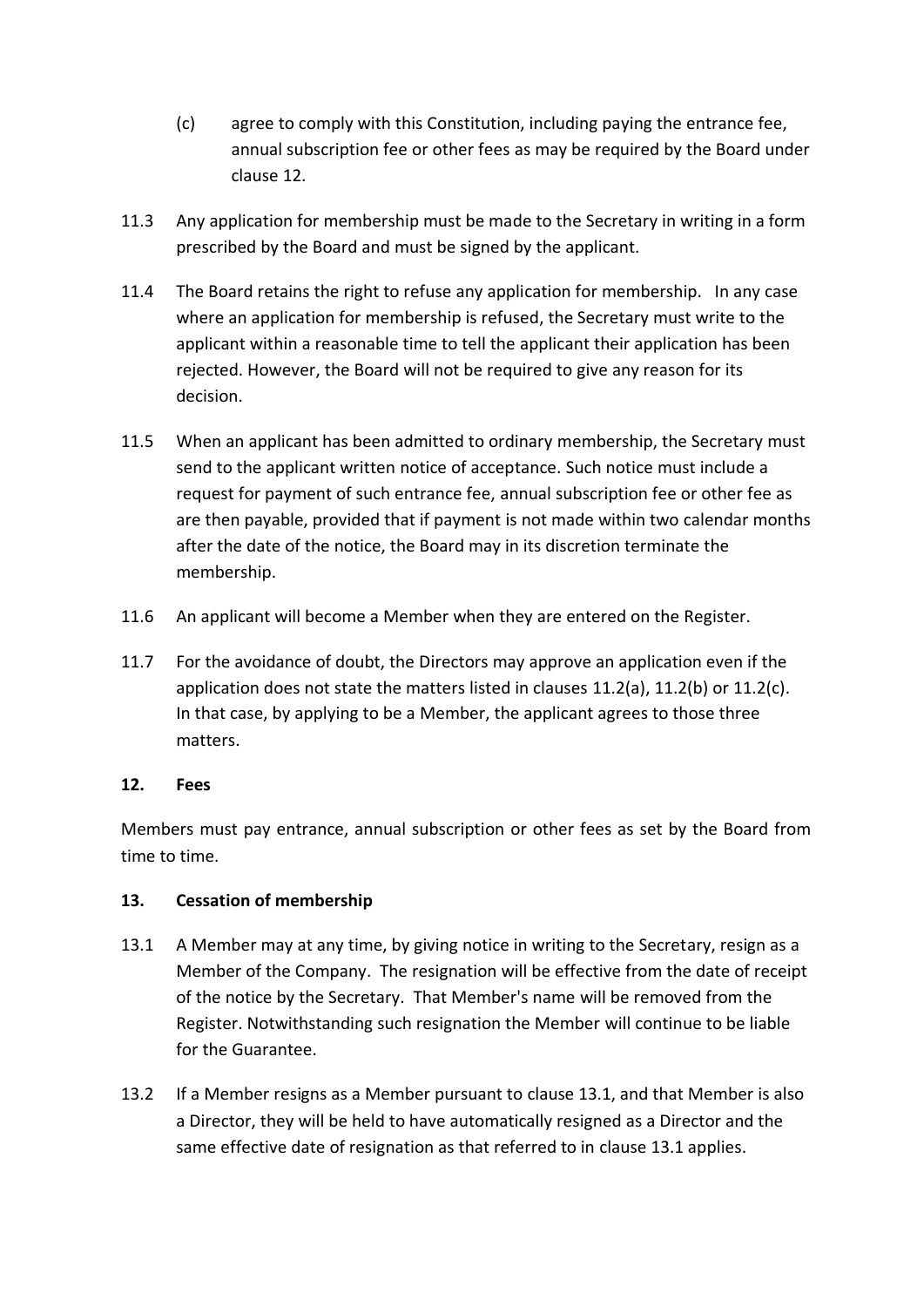- <span id="page-12-2"></span>13.3 If any Member:
	- (a) is in breach of the provisions of this Constitution; or
	- (b) is guilty of any act or omission which, in the opinion of the Board, is unbecoming of a Member or prejudicial to the interests of the Company,

the Board may expel the Member from the Company and remove the Member's name from the Register.

- 13.4 If an annual subscription of a Member remains unpaid for a period of four calendar months after it becomes due then the Member must after notice of default by the Secretary be debarred from all privileges of membership provided that the Board may reinstate such membership on payment of all arrears. If such arrears remain unpaid for twelve (12) months after the same became due, membership must be deemed to have been terminated.
- 13.5 A person immediately stops being a Member if they:
	- (a) die;
	- (b) resign, by writing to the Secretary; or
	- (c) are expelled under clause [13.3.](#page-12-2)

## <span id="page-12-0"></span>**REGISTER**

#### <span id="page-12-1"></span>**14. Register of Members**

- 14.1 The Company must establish and maintain the Register in accordance with the Corporations Act.
- 14.2 The Register must be kept by the Secretary and contain for each current Member:
	- (a) name;
	- (b) Registered Address;
	- (c) dates the membership started; and
	- (d) any such other particulars as the Board prescribes.
- 14.3 For each person who ceased being a Member in the last seven years, the Register must contain:
	- (a) the person's name;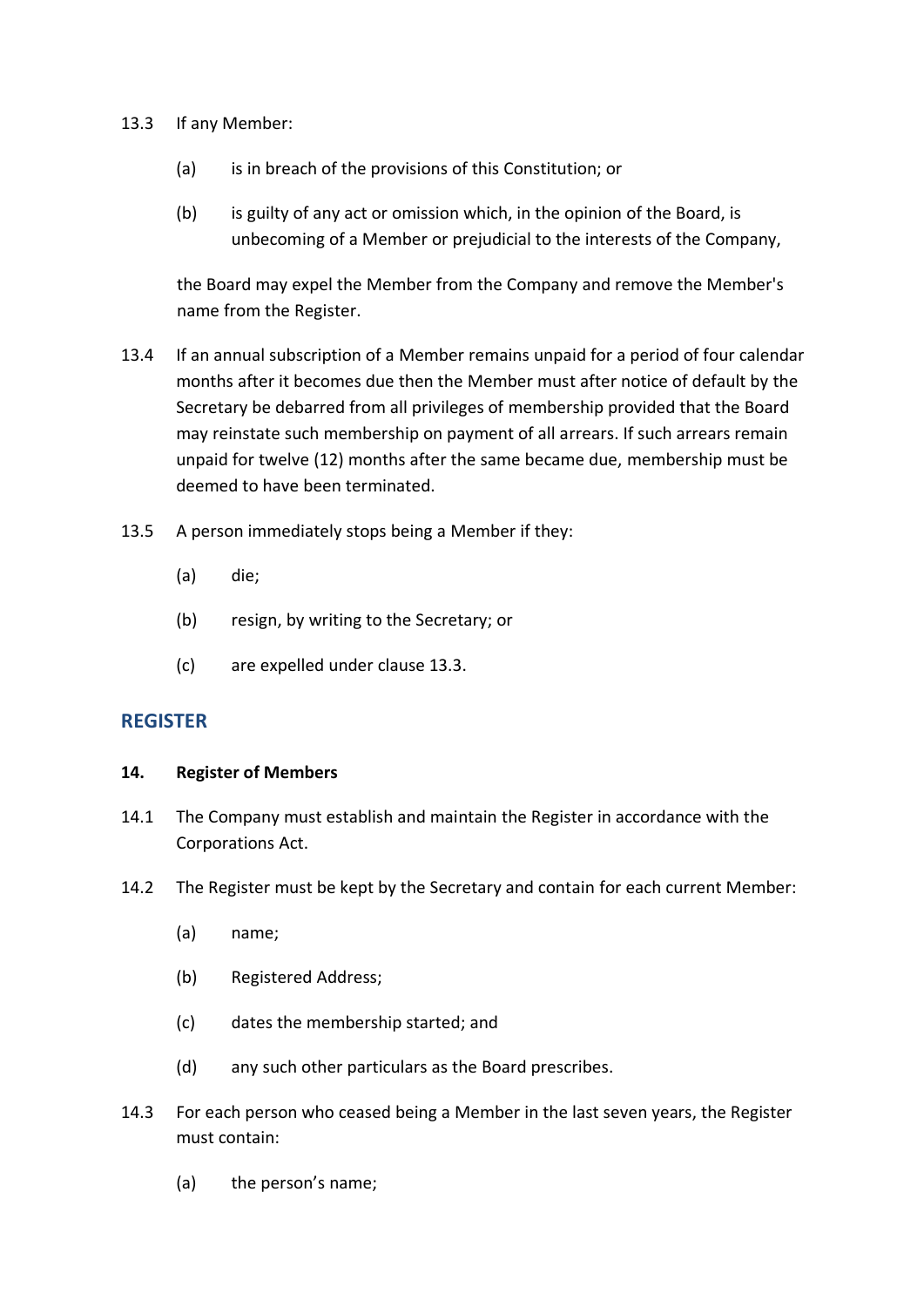- (b) the person's Registered Address;
- (c) dates the membership started and ended; and
- (d) any such other particulars as the Board prescribes.
- 14.4 The Company must give current Members access to the Register.
- 14.5 Information that is accessed from the Register must only be used in a manner relevant to the interests or rights of Members.

#### <span id="page-13-0"></span>**15. Address of Members**

Every Member must communicate any change in Registered Address to the Company in writing and any such change of Registered Address must be entered in the Register. The latest Registered Address is deemed to be the Member's Registered Address.

## <span id="page-13-1"></span>**GENERAL MEETINGS**

#### <span id="page-13-2"></span>**16. Annual general meeting**

- 16.1 A general meeting, called the annual general meeting, must be held:
	- (a) within 18 months after registration of the Company; and
	- (b) once every financial year within five (5) months after the end of the Company's financial year.
- 16.2 The business of the annual general meeting may include the following, even if not referred to in the notice of the meeting:
	- (a) a review of the Company's activities;
	- (b) a review of the Company's finances;
	- (c) any auditor's report;
	- (d) the election of Directors; and
	- (e) the appointment and payment of an auditor or auditors, if any.
- 16.3 Before or at the annual general meeting, the Directors must give information to the Members on the Company's activities and finances during the period since the last annual general meeting.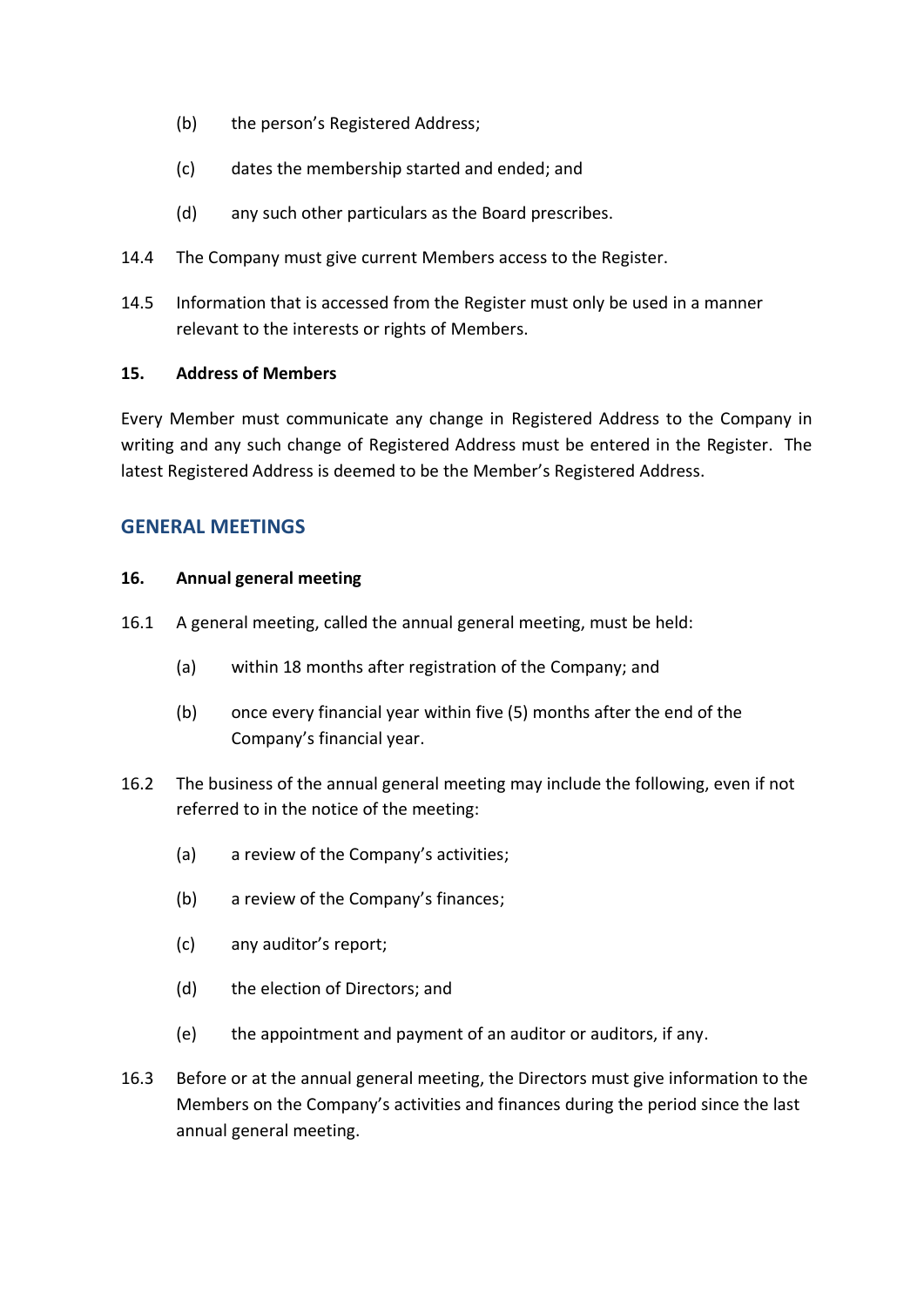16.4 The chairperson of the annual general meeting must give Members as a whole a reasonable opportunity at the meeting to ask questions or make comments about the management of the Company.

### <span id="page-14-0"></span>**17. General meetings**

- 17.1 A general meeting may be called:
	- (a) by a majority decision of the Board; or
	- (b) at the request of not less than four (4) Members.
- <span id="page-14-2"></span>17.2 When a general meeting is called pursuant to clause [17.1\(b\)](#page-14-2) the request must:
	- (a) be in writing;
	- (b) be signed by each Member making the request;
	- (c) state any resolutions proposed for that meeting; and
	- (d) be given to Members in accordance with the notice provisions of this Constitution.

#### <span id="page-14-1"></span>**18. Notice of general meeting**

- 18.1 A notice of a general meeting must specify the place and time of the meeting, the general nature of the business to be transacted at the meeting and any other matters required by the Law. The non-receipt of a notice of any general meeting by, or the accidental omission to give notice to, any person entitled to notice does not invalidate any resolution passed at that meeting.
- 18.2 At least 21 days' notice must be given of a general meeting at which:
	- (a) any election of Directors or other officers is to be held;
	- (b) a resolution will be moved to:
		- (i) remove an auditor;
		- (ii) remove a Director; or
		- (iii) appoint a Director in place of a Director removed.
- 18.3 21 days' notice must be given of any other general meeting, unless Members with at least 95% of the votes that may be cast at the meeting agree beforehand.
- 18.4 The Company must give its auditor: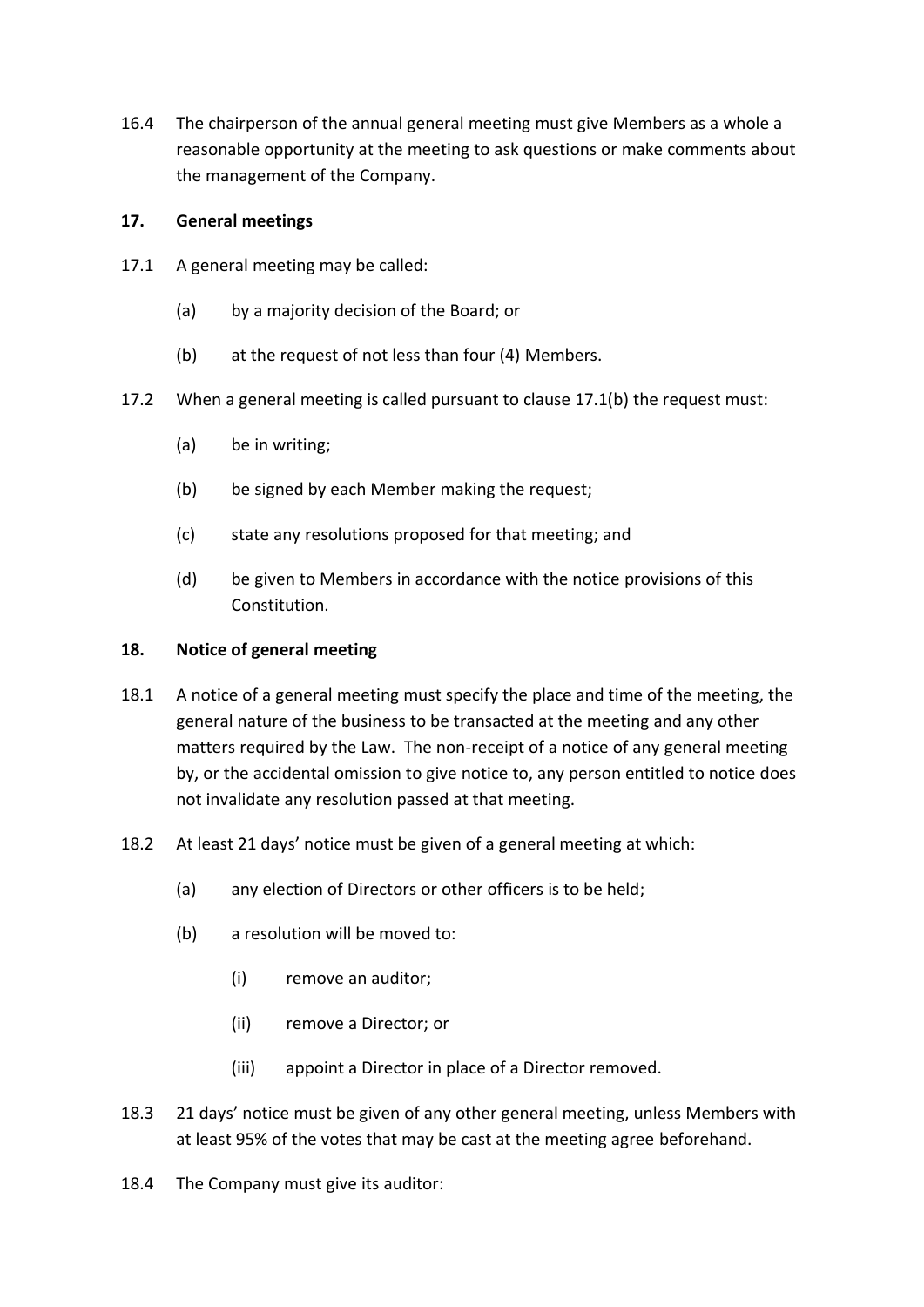- (a) notice of a general meeting in the same way that a Member is entitled to receive notice; and
- (b) any other communication relating to the general meeting that a Member is entitled to receive.
- 18.5 The Company may give notice of a general meeting to a Member in any of the ways provided in this Constitution for the service of notices.

## <span id="page-15-0"></span>**19. Quorum**

- 19.1 Ten (10) ordinary members of the Company constitute a quorum. A proxy must also be counted towards a quorum.
- 19.2 No business may be transacted at any meeting, except the election of a chairperson for that meeting and the adjournment of the meeting, unless a quorum is present at the commencement of the meeting.

#### <span id="page-15-1"></span>**20. Adjournment in absence of a quorum**

- 20.1 If no quorum is present at a general meeting within thirty (30) minutes after the time specified in the notice of meeting, the meeting is cancelled, unless the Board adjourns the meeting to a date, time and place determined by it.
- 20.2 If no quorum is present at any adjourned meeting within thirty (30) minutes after the time for the meeting, the meeting is cancelled.

## <span id="page-15-2"></span>**21. Chair**

- 21.1 The Chair must chair general meetings.
- 21.2 If at any general meeting:
	- (a) the Chair has not been elected as provided by clause [31;](#page-20-0)
	- (b) the Chair is not present at the specified time for the holding of the meeting; or
	- (c) the Chair is present but is unwilling or unable to chair the meeting,

a Deputy Chair will chair the general meeting.

- 21.3 If at any general meeting:
	- (a) neither the Chair nor a Deputy Chair has been elected as provided by clause [31;](#page-20-0)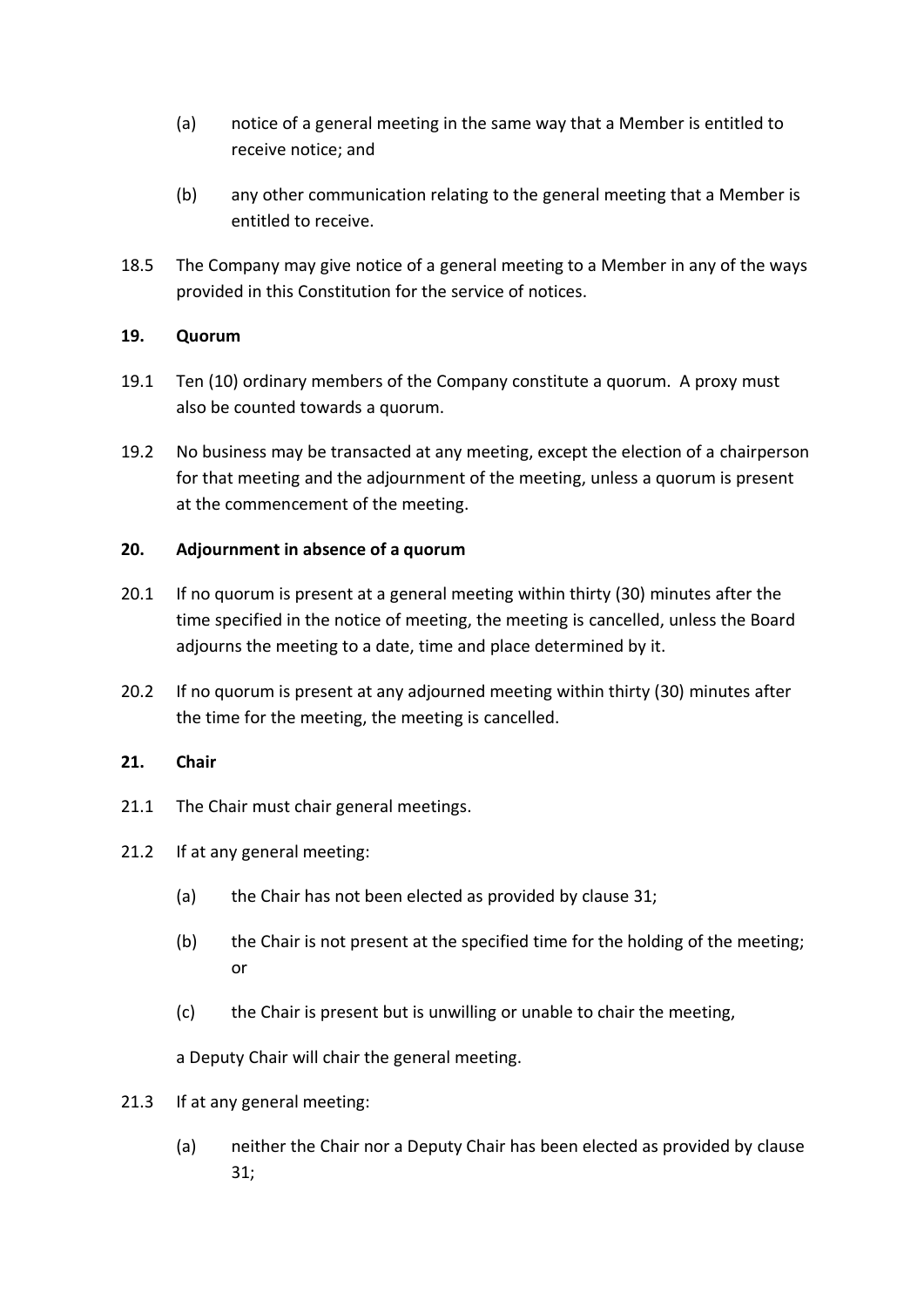- (b) neither the Chair nor a Deputy Chair are present at the specified time for the holding of the meeting; or
- (c) the Chair and a Deputy Chair are present but are unwilling or unable to chair the meeting,

then the Members present may choose another Director to chair the general meeting.

21.4 The chairperson of the meeting is responsible for the conduct of the general meeting, and for this purpose must give Members a reasonable opportunity at the meeting to ask questions and to make comments about the management of the Company (including to the auditor or auditors, if any).

## <span id="page-16-0"></span>**22. General conduct of meeting**

- 22.1 The conduct of each general meeting and the procedures to be adopted at the meeting are as determined at, during or prior to the general meeting by the chairperson.
- 22.2 At any time the chairperson considers it necessary or desirable for the proper and orderly conduct of the meeting, the chairperson may demand the cessation of debate or discussion on any business, question, motion or resolution being considered by the meeting and require the business, question, motion or resolution to be put to a vote of the Members present.
- 22.3 The chairperson may require the adoption of any procedures which are in the chairperson's opinion necessary or desirable for the proper and orderly casting or recording of votes at any general meeting of the Company, whether on a show of hands or on a poll.
- 22.4 Any determination by the chairperson in relation to matters of procedure or any other matter arising directly or indirectly from the business is fixed. Any challenge to a right to vote (whether on a show of hands or on a poll) may only be made at the meeting and may be determined by the chairperson whose decision is final.
- 22.5 A Secretary who is not a Member must be entitled to be present and to speak at any general meeting. Any other person (whether a Member or not) requested by the Directors to attend any general meeting must be entitled to be present and, at the request of the chairperson, to speak at that general meeting.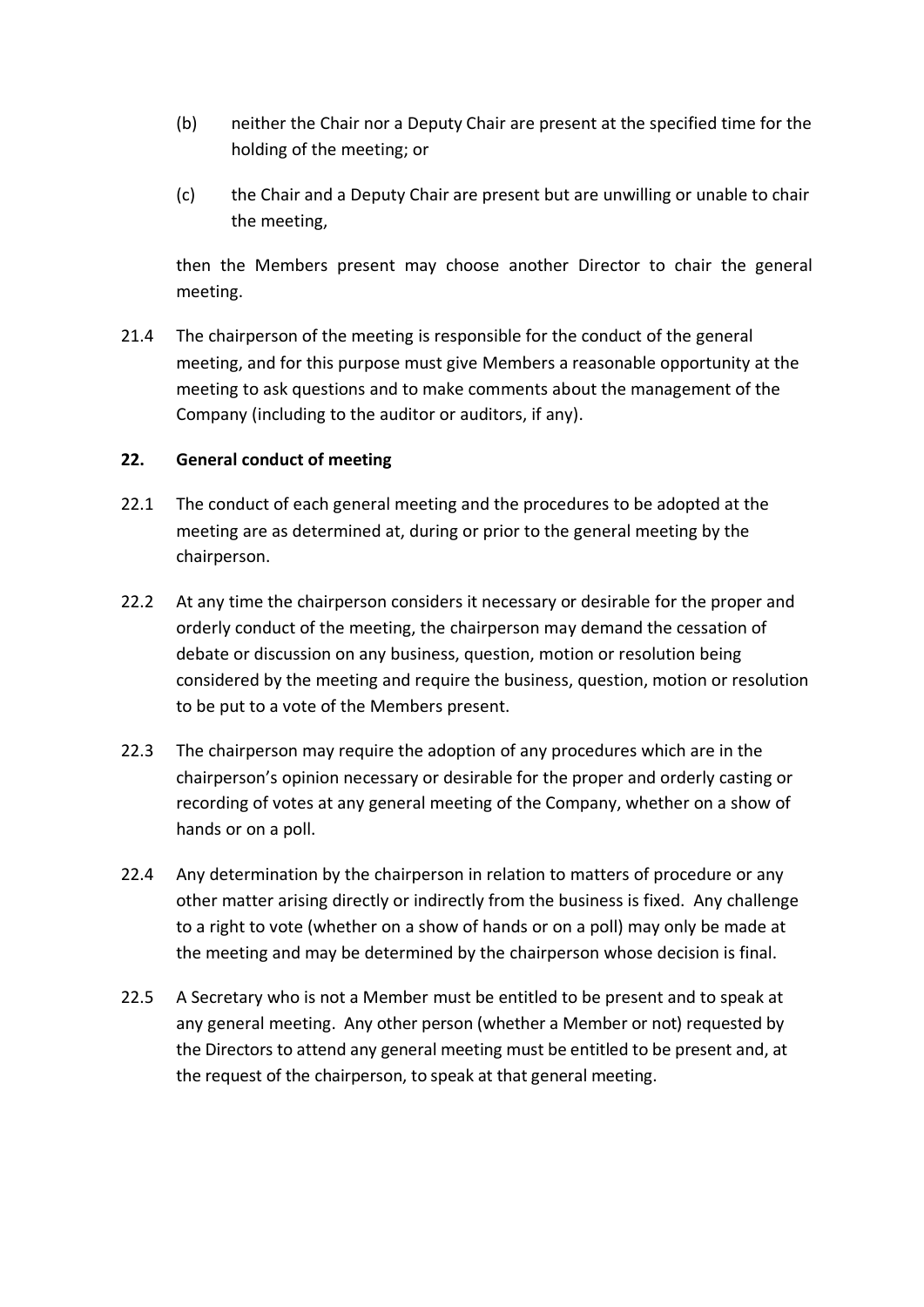## <span id="page-17-0"></span>**23. Adjournment**

During the course of the meeting the chairperson may adjourn the meeting or any business, motion, question or resolution being considered or remaining to be considered by the meeting or any debate or discussion either to a later time at the same meeting or to an adjourned meeting. If the chairperson exercises a right of adjournment of a meeting under this clause, the chairperson has the sole discretion to decide whether to seek the approval of the Members present to the adjournment and, unless the chairperson exercises that discretion, the Members present in respect of the adjournment may take no vote. No business may be transacted at any adjourned meeting other than the business left unfinished at the meeting from which the adjournment took place.

## <span id="page-17-1"></span>**24. Voting**

Each question submitted to a general meeting is to be decided in the first instance by a show of hands of the Members present and entitled to vote, unless a poll is demanded. In the case of an equality of votes, the chairperson has, both on a show of hands and at a poll, a casting vote in addition to the vote or votes to which the chairperson may be entitled as a Member or as a proxy or duly appointed representative of a Member. Unless a poll is demanded, a declaration by the chairperson that a resolution has been passed or lost is conclusive.

## <span id="page-17-2"></span>**25. When a poll may be demanded**

A poll may be demanded by a Member in accordance with the Law (and not otherwise) or by the chairperson. Unless the chairperson otherwise determines, no poll may be demanded on the adjournment of a meeting. The demand for a poll may be withdrawn.

## <span id="page-17-3"></span>**26. Taking a Poll**

- 26.1 If a poll is demanded as provided in clause [25,](#page-17-2) it is to be taken in the manner and at the time and place as the chairperson directs, and the result of the poll is the meeting's resolution of the motion on which the poll was demanded. Any challenge to the admission or rejection of a vote may only be made at the meeting and may be determined by the chairperson, whose decision is final.
- 26.2 A demand for a poll does not prevent the continuation of a meeting for the transaction of any business other than the question on which a poll has been demanded. A poll demanded on any question of adjournment is to be taken at the meeting and without adjournment.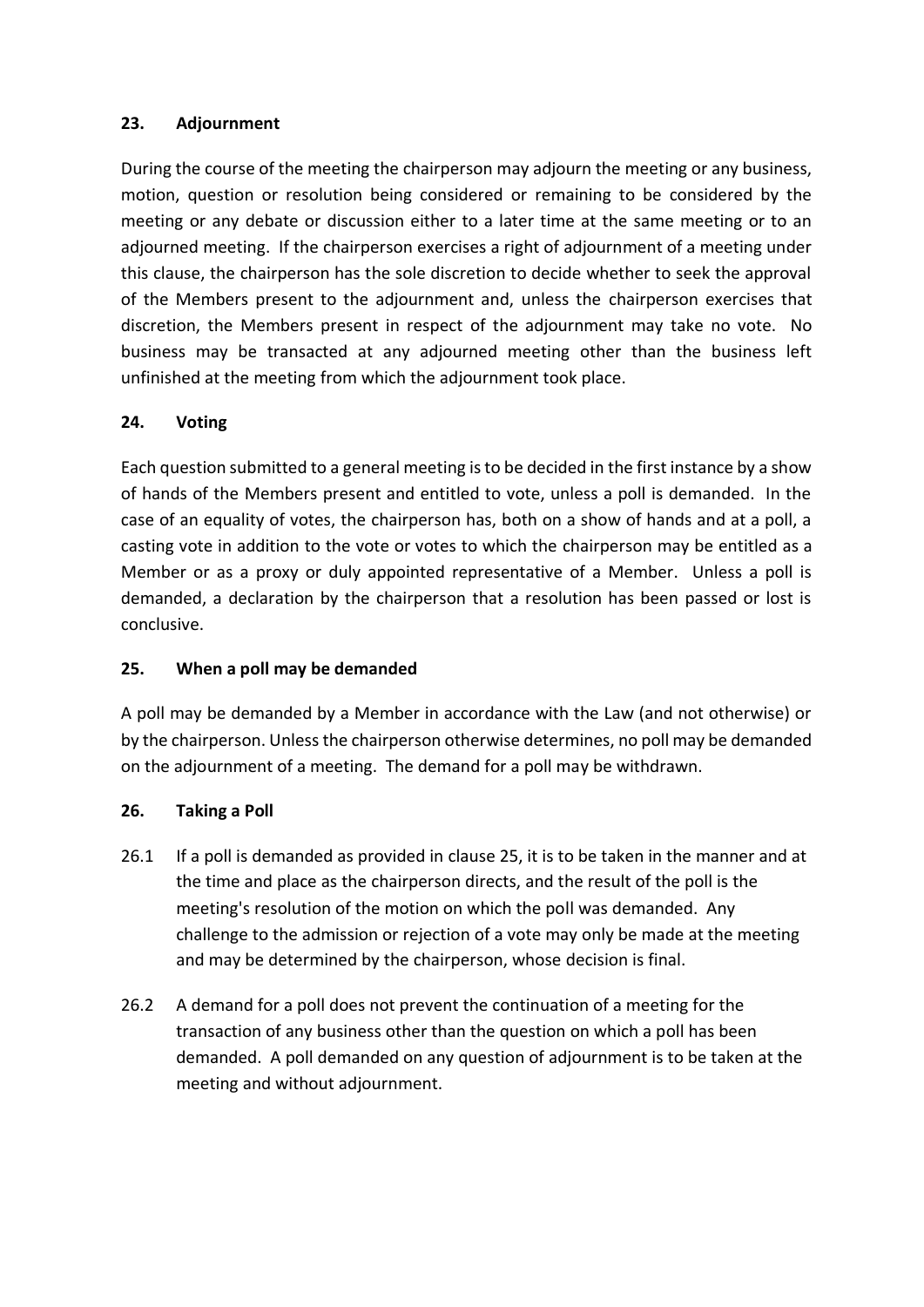## <span id="page-18-0"></span>**VOTES OF MEMBERS**

## <span id="page-18-1"></span>**27. Voting rights**

Each Member has the right to one vote both on a show of hands and a poll. A Member may vote in person or by proxy.

#### <span id="page-18-2"></span>**28. Proxies**

- 28.1 A Member who is entitled to attend and cast a vote at a meeting of the Company may appoint a person as a proxy to attend and vote for the Member in accordance with the Law but not otherwise. A proxy appointed to attend and vote in accordance with the Law may exercise the rights of the Member on the basis of and subject to the restrictions provided in the Law but not otherwise.
- <span id="page-18-4"></span>28.2 A form of appointment of a proxy is valid if it is in accordance with the Law or in any form that the Board may prescribe or accept.
- 28.3 The Secretary must, if requested, send a valid form of proxy to a Member.
- 28.4 The Secretary on the authority of the Board may complete any appointment of a proxy under claus[e 28.2](#page-18-4) that is incomplete insofar as the name of the proxy has been omitted by the insertion of the name of any Director as the person in whose favour the proxy is given.

#### <span id="page-18-3"></span>**29. Validity of vote**

- 29.1 The validity of any resolution is not affected by the failure of any proxy to vote in accordance with instructions (if any) of the appointing Member.
- 29.2 A vote given in accordance with the terms of an instrument of proxy is valid notwithstanding the previous death or mental incapacity of the appointing Member or revocation of the instrument of proxy, provided no notice in writing of the death, mental incapacity or revocation has been received at the Company's registered office before the meeting or any adjourned meeting.
- 29.3 A proxy is not revoked by the appointing Member attending and taking part in the meeting, unless the appointing Member actually votes at the meeting on the resolution for which the proxy is proposed to be used.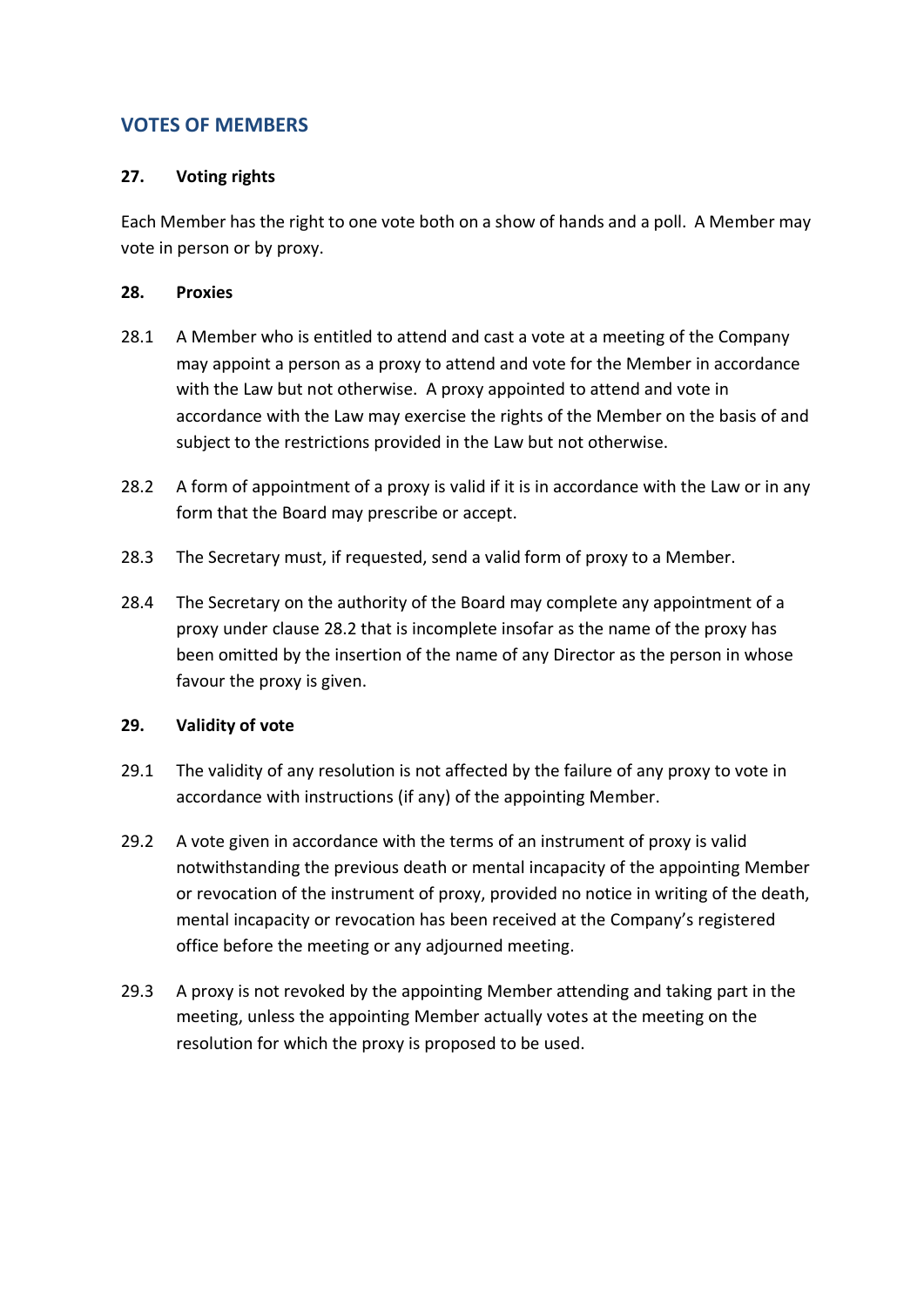## <span id="page-19-0"></span>**BOARD OF DIRECTORS AND OFFICE BEARERS**

#### <span id="page-19-1"></span>**30. Constitution of Board**

- 30.1 The Board must consist of no less than three (3) and no more than twelve (12) Directors.
- <span id="page-19-3"></span><span id="page-19-2"></span>30.2 The Board will be comprised of up to:
	- (a) ten (10) Directors elected by Members; and
	- (b) up to two (2) Directors elected by the Board in accordance with the skills and experience criteria as determined by the Board of the Directors from time to time.
- 30.3 The Company may from time to time by resolution passed at a general meeting increase the number of Directors.
- 30.4 The election of Directors pursuant to clause [30.2\(a\)](#page-19-2) will take place in the following manner:
	- (a) any two Members of the Company must nominate any other Member to serve as a Director;
	- (b) the nomination must be in writing and signed by the Member and the proposer and seconder and must be lodged with the Secretary at least 14 days before the annual general meeting at which the election is to take place;
	- (c) a list of the candidates' names in alphabetical order with the proposers' and seconders' names must be posted in a conspicuous space in the registered office of the Company for at least seven (7) days immediately preceding the annual general meeting;
	- (d) balloting lists must be prepared (if necessary) containing the names of the candidates only. The names must be in alphabetical order. Each Member present at the annual general meeting shall be entitled to vote for any number of such candidates not exceeding the number of vacancies; and
	- (e) in the case there is not a sufficient number of candidates nominated, the Board may fill up the remaining vacancy or vacancies.
- 30.5 The election of Directors pursuant to clause [30.2\(b\)](#page-19-3) will take place in the manner determined by the Board from time to time.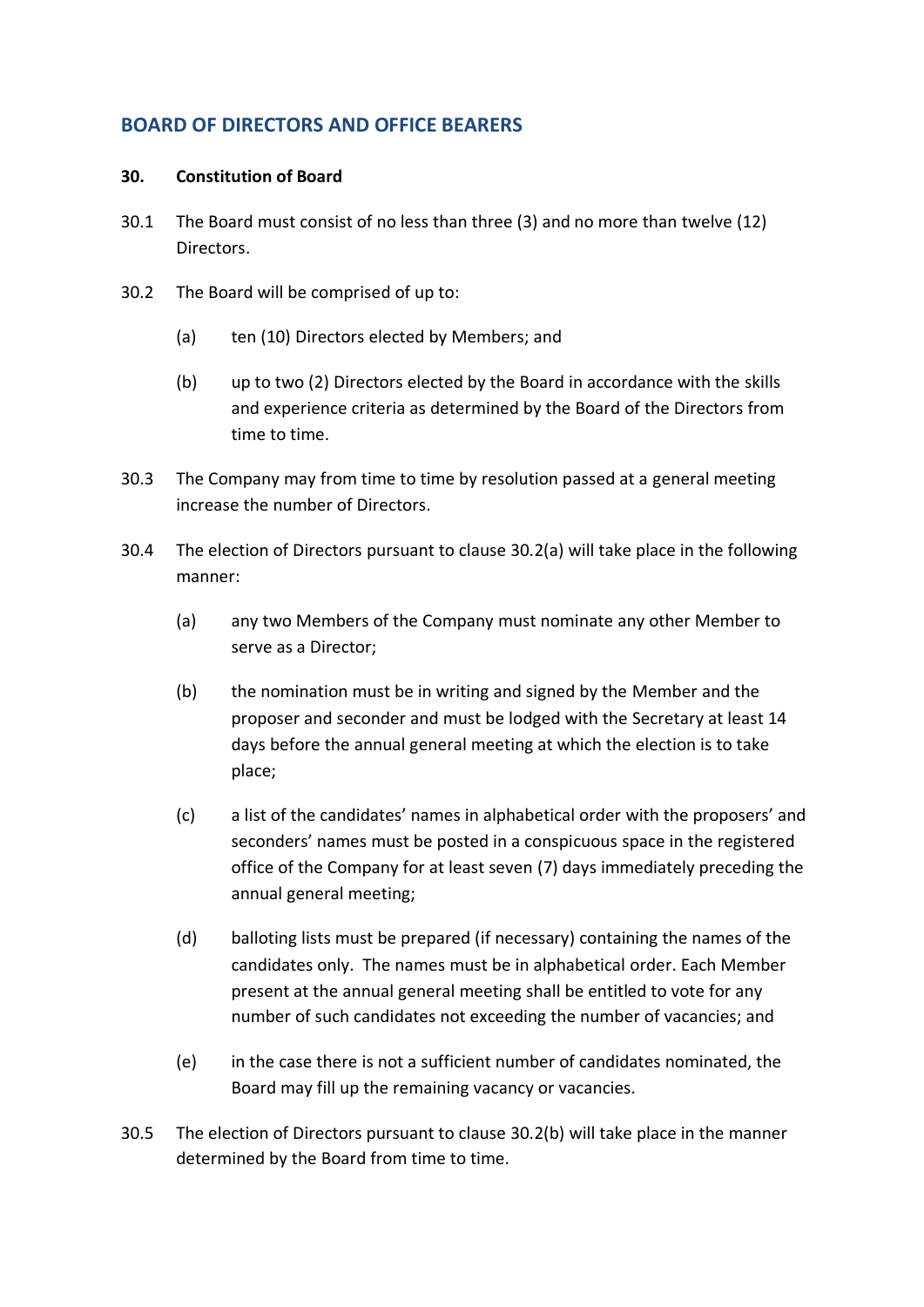30.6 Except as otherwise provided for in this Constitution, Directors must hold office until they retire pursuant to clause [32.](#page-20-1)

## <span id="page-20-0"></span>**31. Office bearers**

The office bearers of the Company must consist of a Chair, 2 x Deputy Chairs, Secretary and Treasurer all of whom shall be appointed by the Board from amongst the members of the Board.

## <span id="page-20-1"></span>**32. Term of appointment and rotation of Directors**

- 32.1 Subject to clause [35,](#page-20-5) each Director is appointed on the basis that the termination date of each Director's appointment is at the annual general meeting of the Company immediately following the third anniversary of their appointment.
- 32.2 Subject to clause [30](#page-19-1) and [32.3,](#page-20-6) at the completion of a Director's term a Director may stand for re-election.
- <span id="page-20-6"></span>32.3 No Director may remain a Director for more than six (6) years or two terms, whichever is the longer.
- 32.4 Nothing in clause [32.3](#page-20-6) precludes any person from being appointed as a Director if the Members, by ordinary resolution, resolve that clause [32.3](#page-20-6) does not apply to a particular person and that that person be reappointed as a Director for a further term.

## <span id="page-20-2"></span>**33. Filling casual vacancies**

Subject to clauses [30](#page-19-1) and [32,](#page-20-1) the Board may appoint a Member to be a Director or a person to be a Director, subject to them becoming a Member, at any time when a casual vacancy has occurred in the Board.

## <span id="page-20-3"></span>**34. Remuneration of Directors**

No Director may be appointed to any salaried office of the Company or any office of the Company paid by fees. Nothing in this clause prohibits the payment by the Company to a Director of out-of-pocket expenses incurred by a Director in the performance of any duty as a Director where the amount payable does not exceed an amount approved by the Board.

# <span id="page-20-4"></span>**TERMINATION OF OFFICE OF DIRECTOR**

## <span id="page-20-5"></span>**35. Termination of office of Directors**

35.1 The office of a Director is terminated: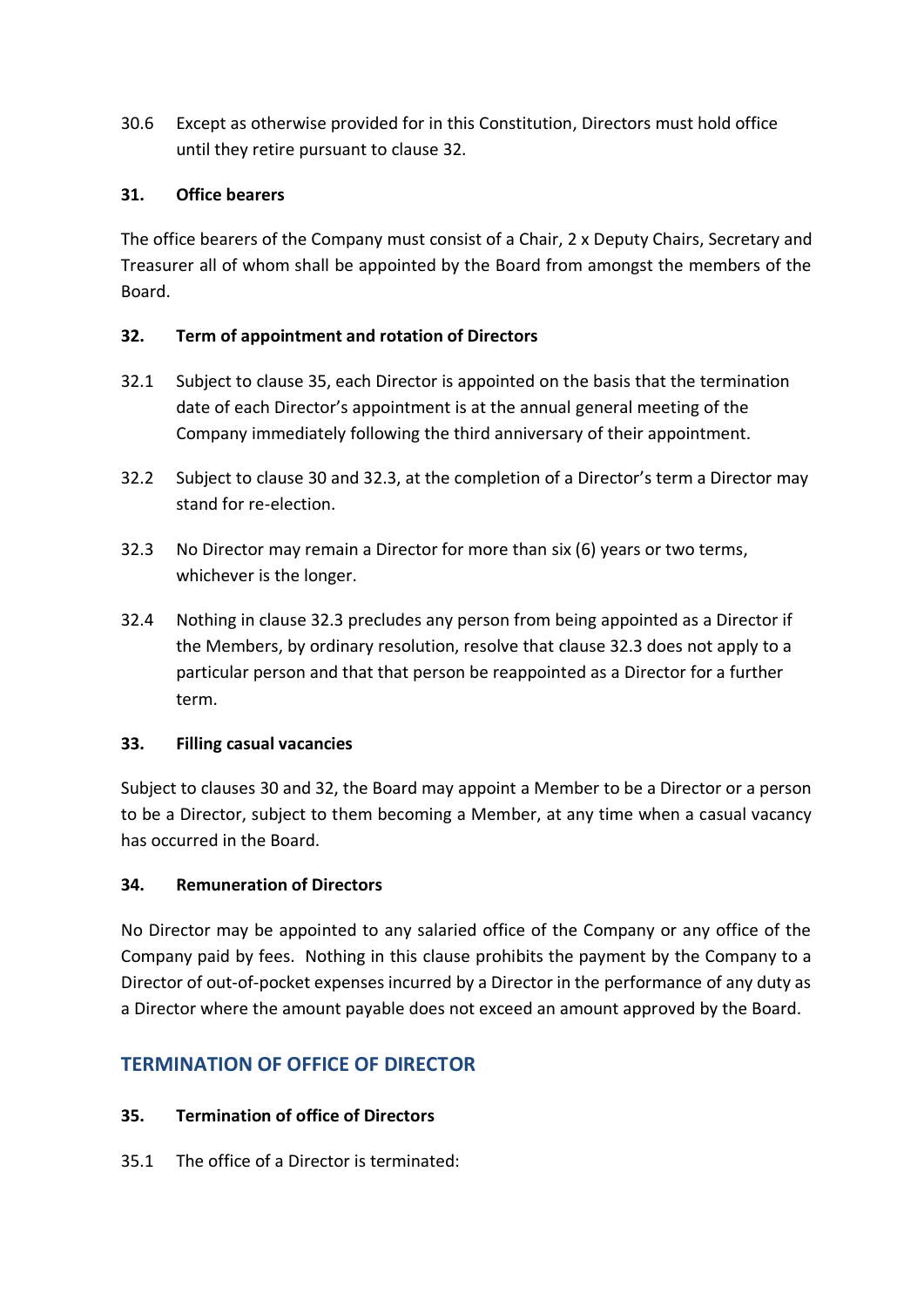- (a) on the Director being absent from three (3) consecutive meetings of the Board without leave of absence from the Board where the Board has not, within 14 days of having been served by the Secretary with a notice giving particulars of the absence, resolved that leave of absence be granted;
- (b) on the Director resigning office by notice in writing to the Company;
- (c) on the Director ceasing to be a Member of the Company;
- (d) on the Director being prohibited from being a Director or removed from office by reason of the operation of the Law;
- (e) or on the retirement of that Director under clause [32.](#page-20-1)

## <span id="page-21-0"></span>**POWERS AND DUTIES OF THE BOARD**

#### <span id="page-21-1"></span>**36. General powers of the Board**

- 36.1 The Company must be managed by or under the direction of and controlled by the Board.
- 36.2 The Board has and may exercise any of the functions conferred or imposed on it by or under the Constitution.
- 36.3 Without prejudice to and without limiting the powers conferred by the Constitution, the Board has the power to do any of the following:
	- (a) open and maintain a bank account or bank accounts to be operated by such person or persons whether Directors or not as the Directors from time to time determine;
	- (b) appoint any staff as may be necessary;
	- (c) employ and superannuate officers and employees;
	- (d) review staff positions;
	- (e) publish and distribute information concerning this Constitution and the regulations to Members and other interested persons;
	- (f) do all such things that are in the opinion of the Board incidental to or conducive to the attainment of the purpose of the Company;
	- (g) do all such things necessary to give effect to the powers contained in this Constitution;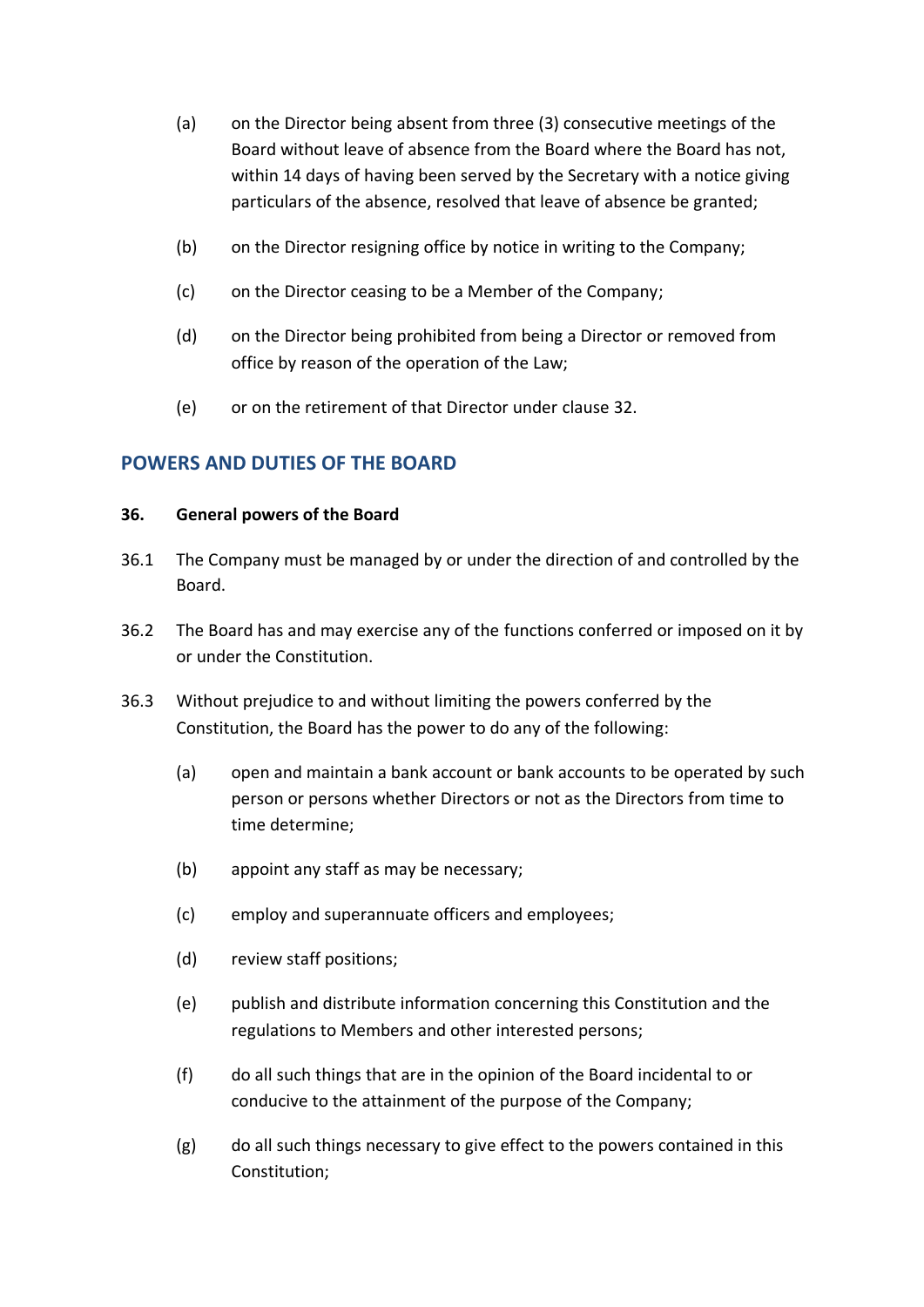(h) do all things as may be permitted by Law.

## <span id="page-22-0"></span>**37. Power to borrow, guarantee and give security**

Without limiting the generality of clause [36,](#page-21-1) the Board may from time to time, on behalf of the Company, borrow such amounts as it considers necessary for the purpose of the Company at such rate of interest and upon such terms as it considers proper and may execute mortgages, loan agreements or other securities in respect of such moneys and charge any property of the Company and may execute, create and issue such mortgages, loan agreements or securities as it considers appropriate.

## <span id="page-22-1"></span>**38. Power to Appoint patrons, friends and supporters**

The Board may from time to time appoint any person as a patron, friend or supporter (or such description as the Board determines) of the Company on such terms as the Board sees fit and any such category of persons may (but not need be) Members of the Company. The Board may make by-laws that prescribe, vary or cancel the qualifications, rights, privileges and obligations of any category of persons appointed.

## <span id="page-22-2"></span>**39. Minutes**

The Board must cause minutes to be made of all:

- (a) appointments of office; and
- (b) names of the Directors present at all meetings of the Company and of the Board; and
- (c) proceedings at all meetings of the Company and of the Board. Such minutes must be signed by the chairperson of the meeting at which the proceedings were held or by the chairperson of the next succeeding meeting.

## <span id="page-22-3"></span>**PROCEEDINGS OF DIRECTORS**

## <span id="page-22-4"></span>**40. Procedures relating to Directors' meetings**

The Board may meet together, adjourn and otherwise regulate its meetings as it thinks fit. The Board may at any time, and the Secretary must, on the request of any two (2) Directors, convene a meeting of the Board. Notice of a meeting of the Board may be given by mail (electronic or otherwise), personal delivery, facsimile transmission to the usual place of business or residence of the Director or at any other address given to the Secretary by the Director or by any technology agreed by the Directors.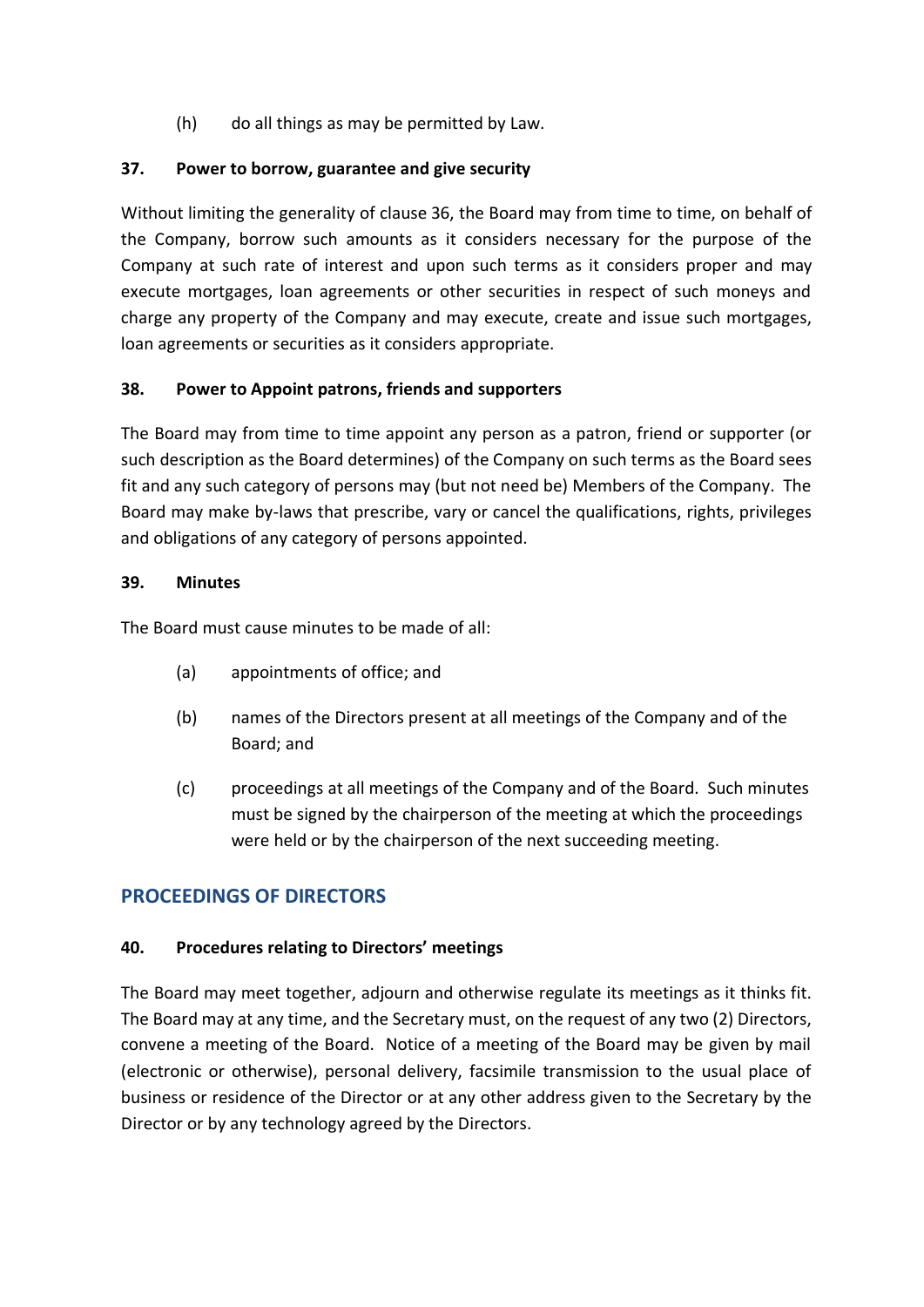## <span id="page-23-0"></span>**41. Quorum of meetings**

Until otherwise determined by the Board, a quorum for meetings of the Board is half the number of Board Directors plus one (1).

## <span id="page-23-1"></span>**42. Meetings by telephone or other means of communication**

- (a) The Board may meet either in person or by telephone or by using any other technology consented to by all the Directors. A consent may be a standing one. A Director may only withdraw consent within a reasonable period before the meeting. A meeting conducted by telephone or other means of communication is taken to be held at the place agreed on by the Directors attending the meeting if at least one of the Directors present at the meeting was at that place for the duration of the meeting.
- (b) The Chair must chair the Directors' meetings unless unavailable to do so.

## <span id="page-23-2"></span>**43. Votes at meetings**

Questions arising at any meeting of the Board are decided by a majority of votes. In the case of an equality of votes, the Chair has a second or casting vote.

## <span id="page-23-3"></span>**44. Powers of meetings**

A meeting of the Board at which a quorum is present is competent to exercise any of the authorities, powers and discretions for the time being vested in or exercisable by the Board.

## <span id="page-23-4"></span>**45. Committees**

- 45.1 The Board may delegate any of its powers to Committees consisting of one (1) or more Directors or any other person or persons as the Board thinks fit.
- 45.2 Any Committee so formed must only exercise such functions as are delegated in the motion establishing the Committee and in the terms of reference of the Committee as approved by the Board.
- 45.3 Any Committee must also conform to any directions issued by the Board.
- 45.4 No power delegated to any Committee under this clause may be sub-delegated unless authorised by the terms of the delegation.

## <span id="page-23-5"></span>**46. Finance, audit and risk management committee**

46.1 The Board must establish a finance, audit and risk management committee that will operate as directed by the Board.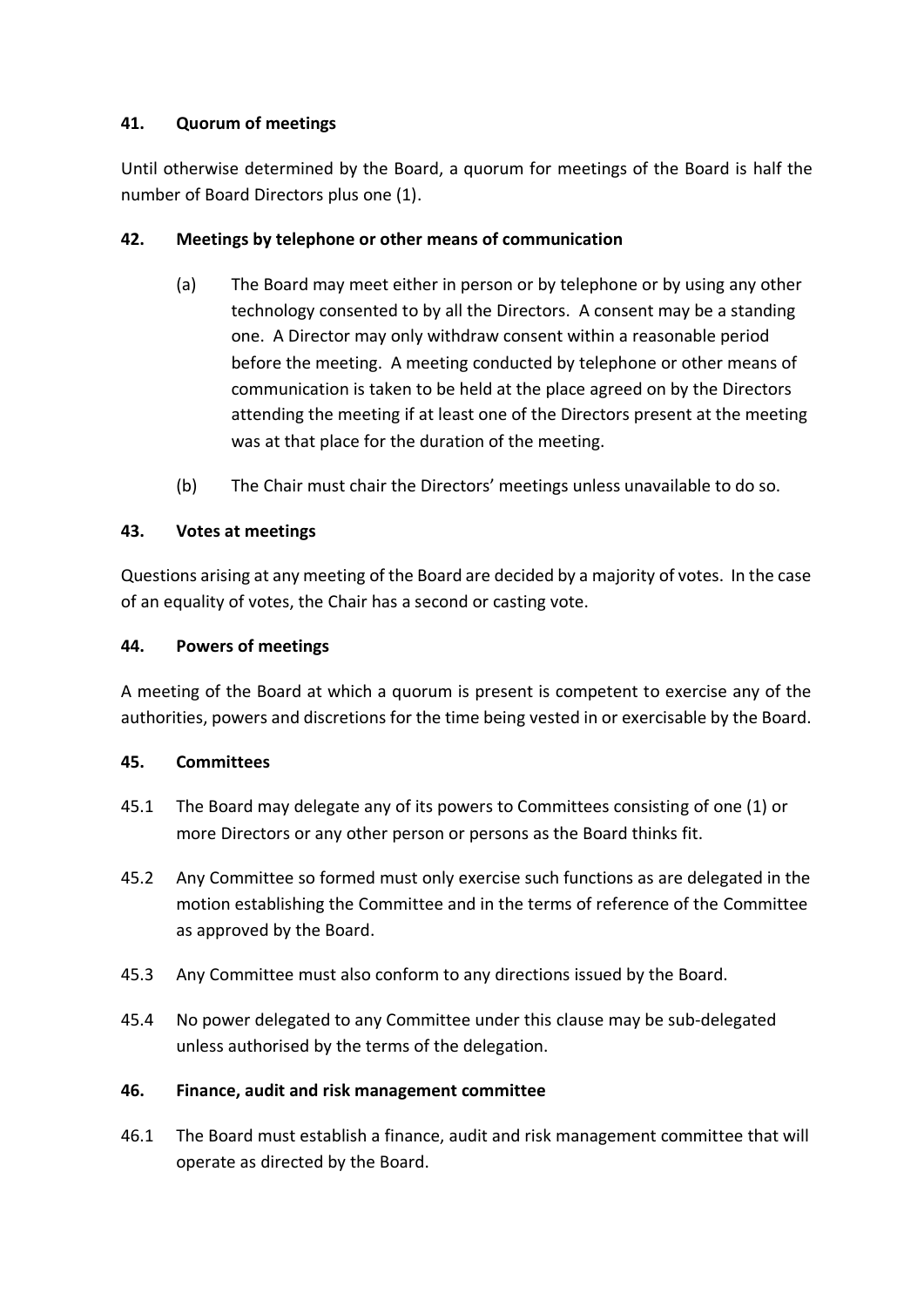- 46.2 The finance, audit and risk management committee must be made up of at least three (3) persons.
- 46.3 At least two (2) Directors must be on the finance, audit and risk management committee.
- 46.4 The Director elected to the position of Treasurer must be appointed as chairperson of the finance, audit and risk management committee.

## <span id="page-24-0"></span>**47. Validity of acts**

- 47.1 All actions at any meeting of the Board or by a Committee or by any person acting as a Director are, notwithstanding that it is afterwards discovered that there was some defect in the appointment of any of the Directors or the Committee or the person acting as a Director or that any of them were disqualified, as valid as if every person had been duly appointed and was qualified and continued to be a Director or a member of the Committee.
- 47.2 If the number of Directors is reduced below the number fixed under this Constitution the continuing Directors may act only for the purpose of increasing the number of Directors to the number fixed under this Constitution or of calling a general meeting of the Company. In any case the continuing Directors must act to increase the number of Directors as soon as is practicable.

#### <span id="page-24-1"></span>**48. Material personal interests**

- 48.1 A Director is not disqualified from office from contracting with the Company or any related body corporate of the Company in any capacity by reason of holding the position of Director.
- 48.2 In relation to a contract or arrangement in which a Director has a material personal interest:
	- (a) the fact that the Director signed the document evidencing the contract or arrangement will not in any way affect its validity;
	- (b) a contract or arrangement made by the Company or any related body corporate with a Director may not be avoided merely because the Director is a party to the contract or arrangement or otherwise interested in it; and
	- (c) the Director will not be liable to account to the Company for any profit derived in respect of the contract or arrangement merely because of the Director's position or the fiduciary relationship it entails.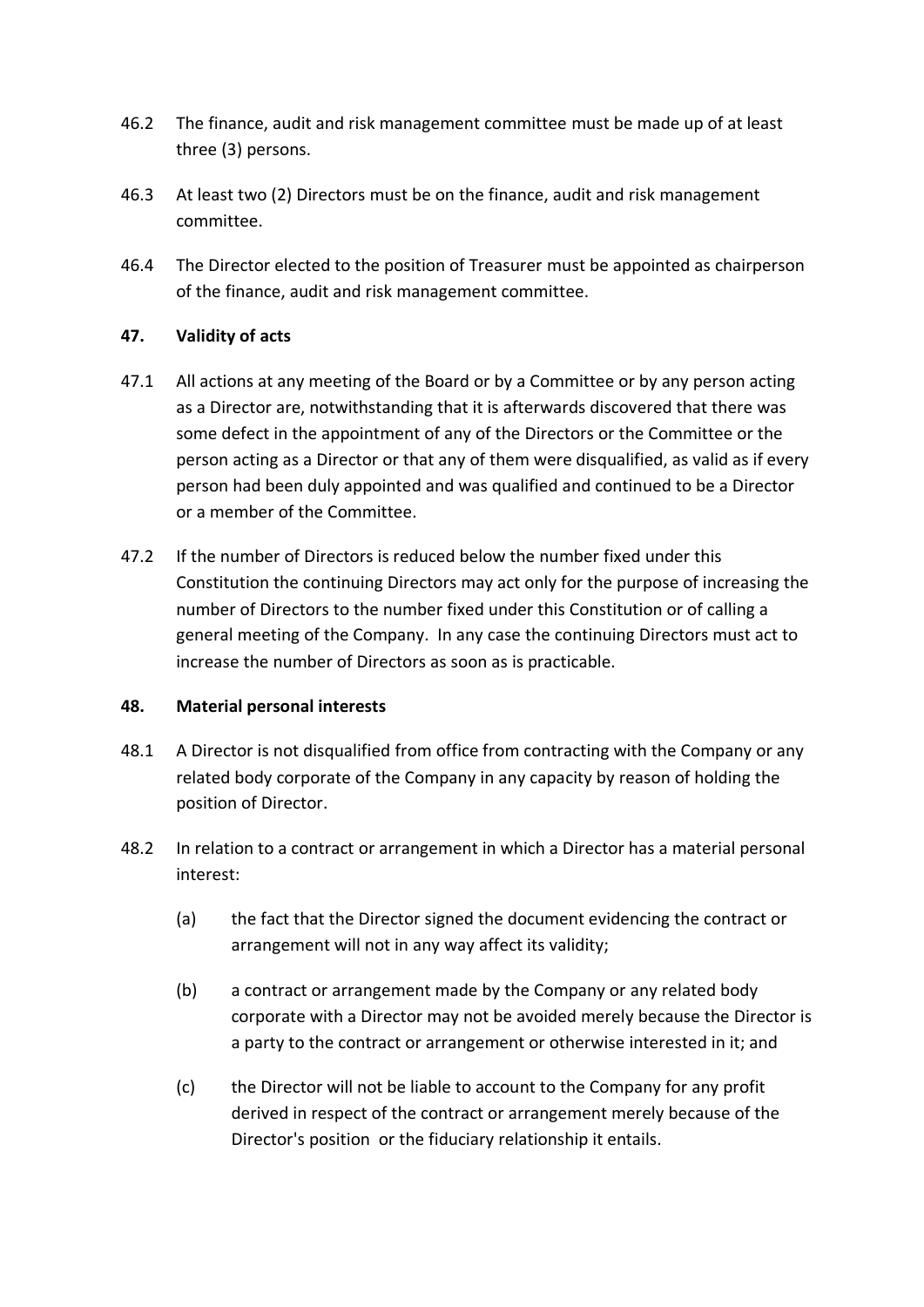- 48.3 Subject to clause [48.4,](#page-25-0) a Director who has a material personal interest in a matter that relates to the affairs of the Company must give the other Directors notice of his or her interest.
- <span id="page-25-0"></span>48.4 A Director with a material personal interest in a matter that relates to the affairs of the Company is not required to give notice in the following circumstances:
	- (a) if all of the following conditions are met:
		- (i) the Director has already given notice of the nature and extent of the interest and its relation to the affairs of the Company;
		- (ii) if a person who was not a Director at the time the notice was given is appointed as a Director, the notice is given to that person; and
		- (iii) the nature or extent of the interest has not materially increased above that disclosed in the notice; or
	- (b) if the Director has given a standing notice of the nature and extent of the interest in accordance with the Law and that standing notice is still effective in relation to the interest; or
	- (c) as otherwise permitted under the Law.
- 48.5 Notices of material personal interest given by Directors must:
	- (a) give details of the nature and extent of the Director's interest and the relation of the interest to the affairs of the Company;
	- (b) be given at a Directors' meeting as soon as practicable after the Director becomes aware of his/her interest in the matter; and
	- (c) be recorded in the minutes of the Directors' meeting at which the notice is given.
- 48.6 A Director who has a material personal interest in a matter that is being considered at a Directors' meeting must not be present while the matter is being considered at the meeting or vote on the matter, except in the following circumstances:
	- (a) if the material personal interest is a matter that is not required to be disclosed under this clause or under the Law; or
	- (b) if the Directors who do not have a material personal interest in the matter have passed a resolution that: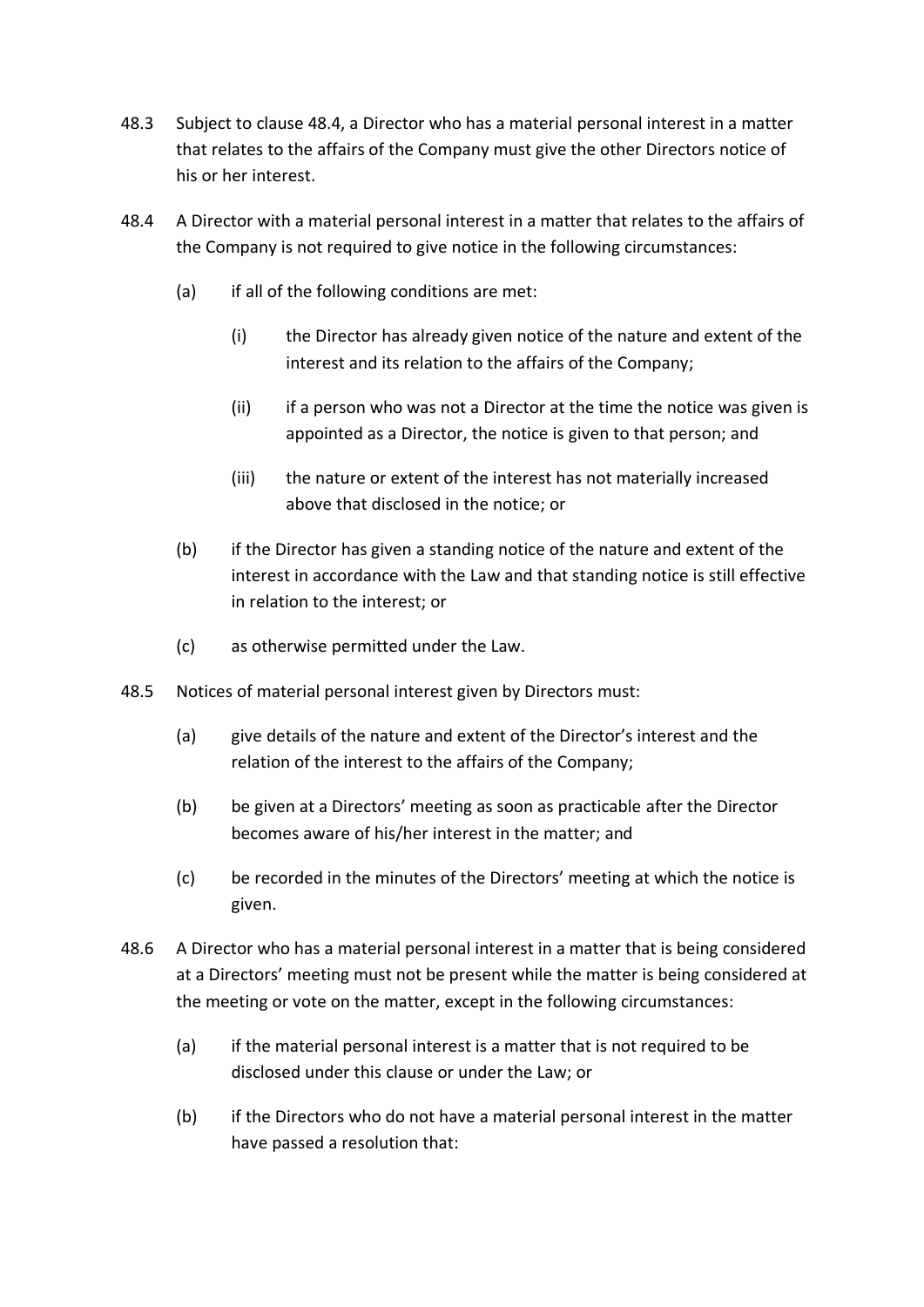- (i) identifies the Director, the nature and the extent of the Director's interest in the matter and its relation to the affairs of the Company; and
- (ii) states that those Directors are satisfied that the interest should not disqualify the Director from voting or being present; or

as otherwise permitted under the Law.

- 48.7 Nothing in this clause affects the duty of a Director:
	- (a) who holds any other office or possesses any property whereby, directly or indirectly, duties or interests might be created in conflict with the Directors' duties or interests as a Director, to declare at a meeting of Directors, the fact and the nature, character and extent of the conflict; or
	- (b) to comply with the Law.

## <span id="page-26-0"></span>**49. Resolution in writing**

A resolution in writing signed by a quorum is a valid resolution of the Board. The resolution may consist of several documents in the same form, each signed by one or more of the Directors. A facsimile transmission or other document produced by mechanical or electronic means under the name of a Director with the Director's authority is considered to be a document in writing signed by the Director.

## <span id="page-26-1"></span>**COMMON SEAL**

## <span id="page-26-2"></span>**50. Common seal**

The Company may have a common seal. If the Company has a common seal, the seal may be used only as determined by the Board.

# <span id="page-26-3"></span>**ACCOUNTS**

## <span id="page-26-4"></span>**51. Accounts**

- 56.1 The Board must:
	- (a) cause proper accounting and other records to be kept; and
	- (b) distribute copies of every profit and loss account and balance sheet (including every document required by law to be attached thereto)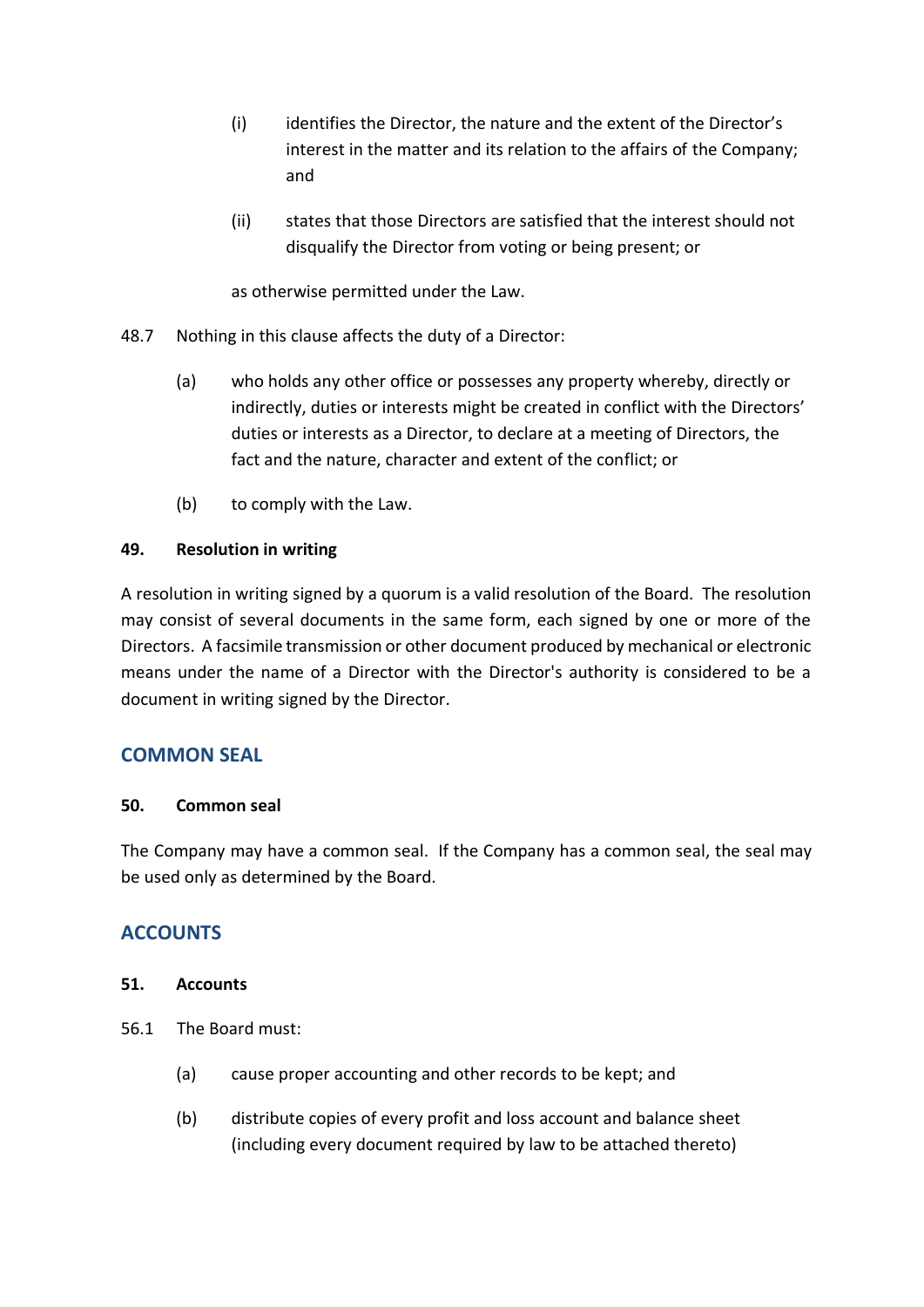accompanied by a copy of the auditor's report thereon as required by the Law to every Member; and

- (c) cause to be made out and laid before each annual general meeting a balance sheet and profit and loss account made up to a date not more than five (5) months before the date of the meeting.
- 51.2 The Board must from time to time determine in accordance with these regulations at what times and places and under what conditions or directions the accounting and other records of the Company is open to the inspection of Members.

## <span id="page-27-0"></span>**FINANCIAL YEAR**

## <span id="page-27-1"></span>**52. Company's financial year**

The Company's financial year is from 1 January to 31 December, unless the Directors pass a resolution to change the financial year and seek approval for the change from the Australian Charities and Not-for-profits Commission.

## <span id="page-27-2"></span>**AUDIT**

### <span id="page-27-3"></span>**53. Audit**

A properly qualified auditor or auditors must be appointed and his or their duties regulated in accordance with the Law.

## <span id="page-27-4"></span>**INDEMNITY**

## <span id="page-27-5"></span>**54. Indemnity of officers, insurance and access**

- 54.1 The Company is to indemnify each officer of the Company out of the assets of the Company to the relevant extent against any liability incurred by the officer in or arising out of the conduct of the business of the Company or in or arising out of the discharge of the duties of the officer.
- 54.2 Where the Board considers it appropriate, the Company may execute a documentary indemnity in any form in favour of any officer of the Company.
- 54.3 Where the Board considers it appropriate, the Company may:
	- (a) make payments by way of premium in respect of any contract effecting insurance on behalf or in respect of an officer of the Company against any liability incurred by the officer in or arising out of the conduct of the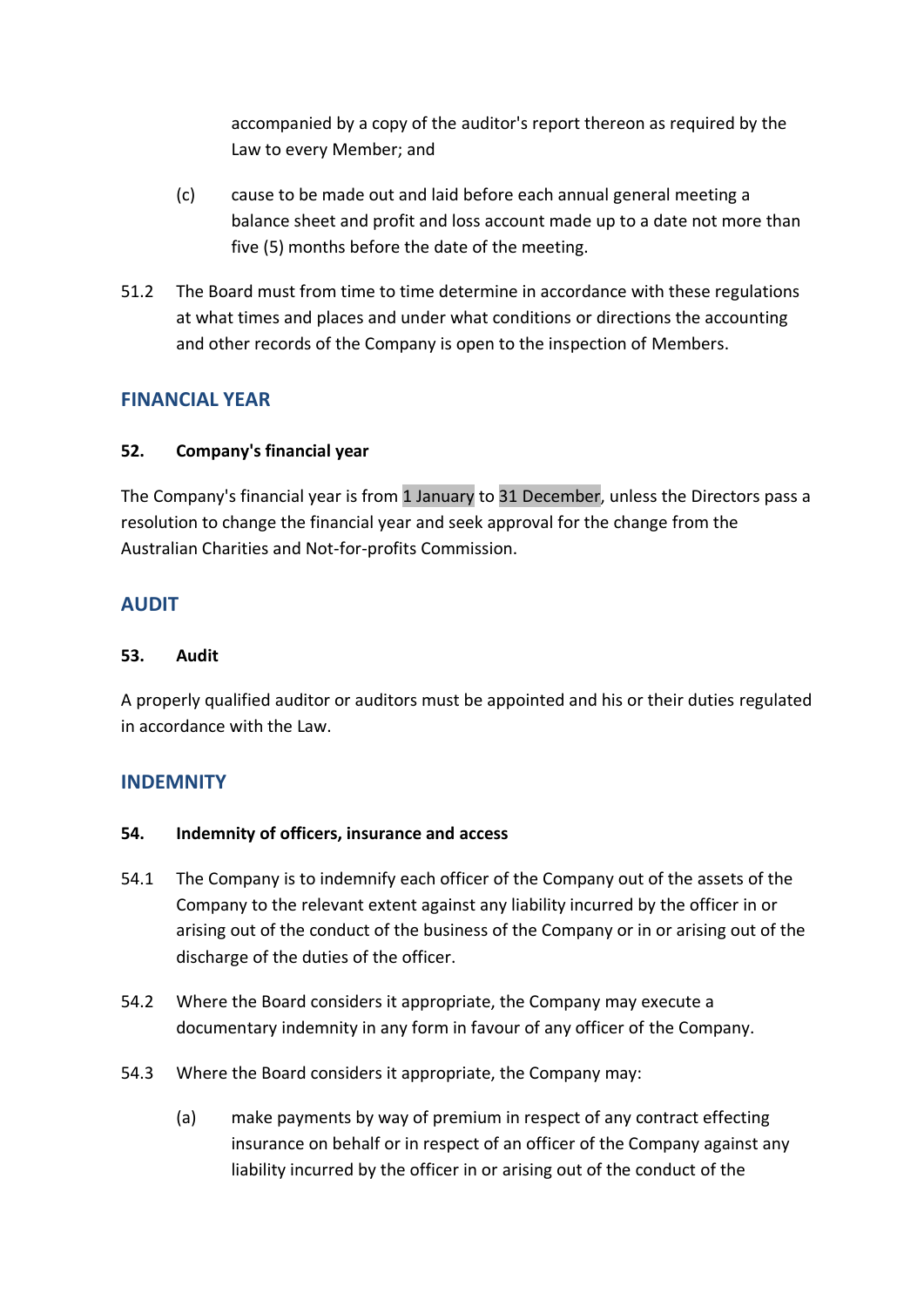business of the Company or in or arising out of the discharge of the duties of the officer; and

- (b) bind itself in any contract or deed with any officer of the Company to make the payments.
- 54.4 Where the Board considers it appropriate, the Company may:
	- (a) give a former Director access to certain papers, including documents provided or available to the Board and other papers referred to in those documents; and
	- (b) bind itself in any contract with a Director or former Director to give the access.
- 54.5 In this clause:
	- (a) *duties of the officer* includes, in any particular case where the Board considers it appropriate, duties arising by reason of the appointment or nomination of an officer by the Company.
	- (b) to the relevant extent means:
		- (i) to the extent the Company is not precluded by law from so doing;
		- (ii) to the extent and for the amount that the officer is not otherwise entitled to be indemnified and is not actually indemnified by another person (including, in particular, an insurer under any insurance policy); and
		- (iii) where the liability is incurred in or arising out of the conduct of the business of another corporation or in the discharge of the duties of the officer in relation to another corporation, to the extent and for the amount that the officer is not entitled to be indemnified and is not actually indemnified out of the assets of that corporation.
	- (c) *liability* means all costs, charges, losses, damages, expenses, penalties and liabilities of any kind including, in particular, legal costs incurred in defending any proceedings (whether criminal, civil, administrative or judicial) or appearing before any court, tribunal, government authority or otherwise.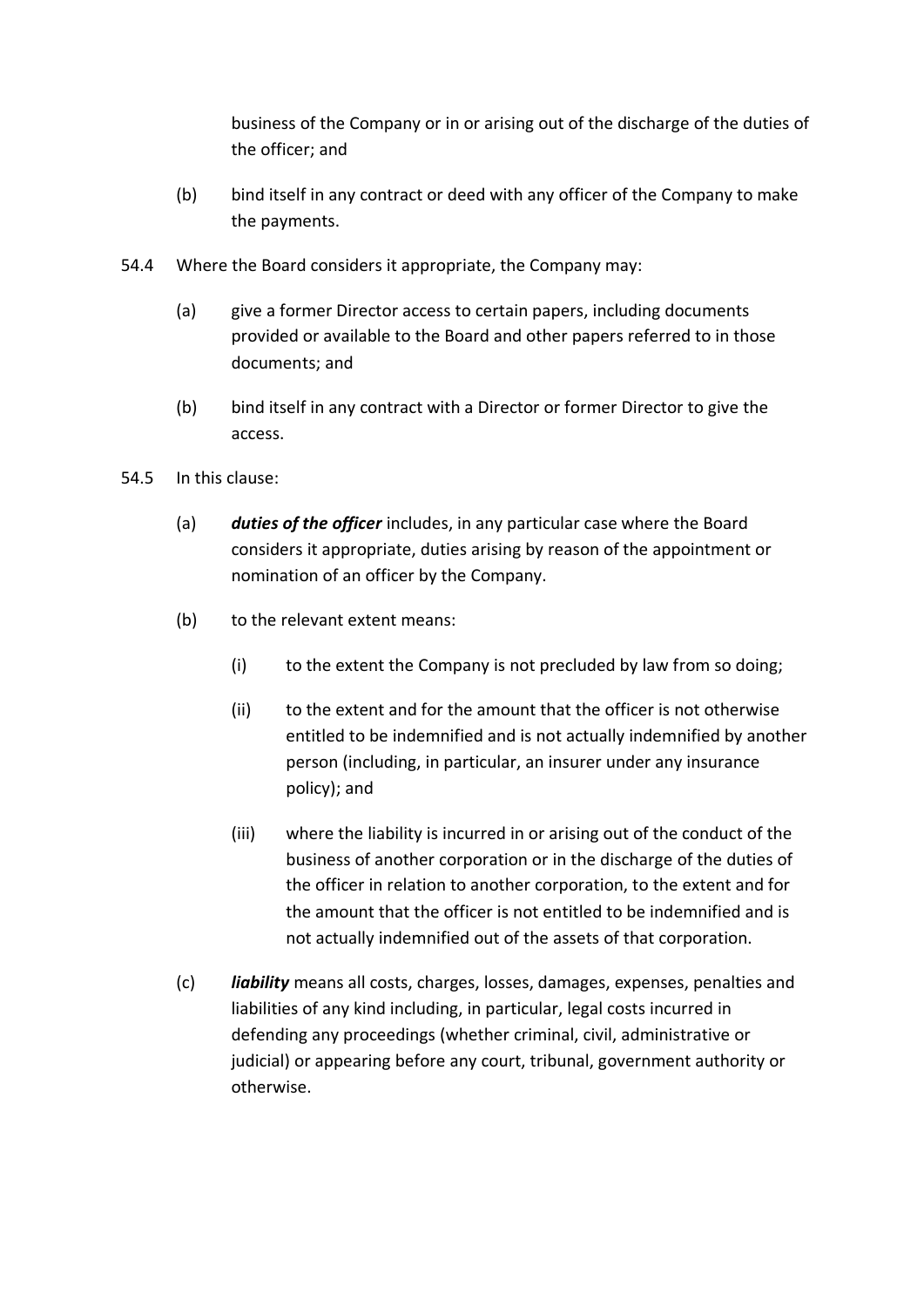## <span id="page-29-0"></span>**MEDIATION**

#### <span id="page-29-1"></span>**55. Mediation**

In the event that a dispute arises between the Directors or between the Directors and a Member or between the Members or between the Company and a Member concerning the affairs of the Company, the parties must attempt to resolve the dispute by mediation as follows:

- 55.1 Either party may start mediation by serving a mediation notice on the other.
- 55.2 The notice must state that a dispute has arisen and identify what is in dispute.
- 55.3 The parties must jointly appoint a mediator. If the parties fail to agree on the appointment within seven (7) days of service of the notice, a mediator will be appointed by the Secretary for the time being or the law institute or law society (as the case requires) of the state or territory in which the Company has its registered office upon the application of either party.
- 55.4 The parties must observe the instructions of the mediator about the conduct of the mediation execute any written agreements that the mediator may reasonably ask them to execute and make a genuine and determined effort to resolve the dispute.
- 55.5 If the dispute is not resolved within 14 days after the mediator is appointed or any other time that the parties are agreed to in writing, the mediation ceases.
- 55.6 The Directors and the Members must as far as is reasonably practicable and provided to do so is not in breach of the Law maintain the status quo concerning the affairs of the Company whilst the mediation process is taking place.
- 55.7 No request for arbitration may be made nor any application made to a court of law except in the case that the status quo of the Company is not maintained until such time as the parties have attending a mediation meeting.
- 55.8 Each party must pay an equal share of the cost of mediation to the Mediator.
- 55.9 If the dispute is resolved, each party must sign the terms of the agreement and the terms are binding on the parties.
- 55.10 The mediation procedure is confidential and written statements prepared for the mediator or for a party and any discussions between the parties and between the parties and the mediator before or during the mediation procedure cannot be used in legal proceedings.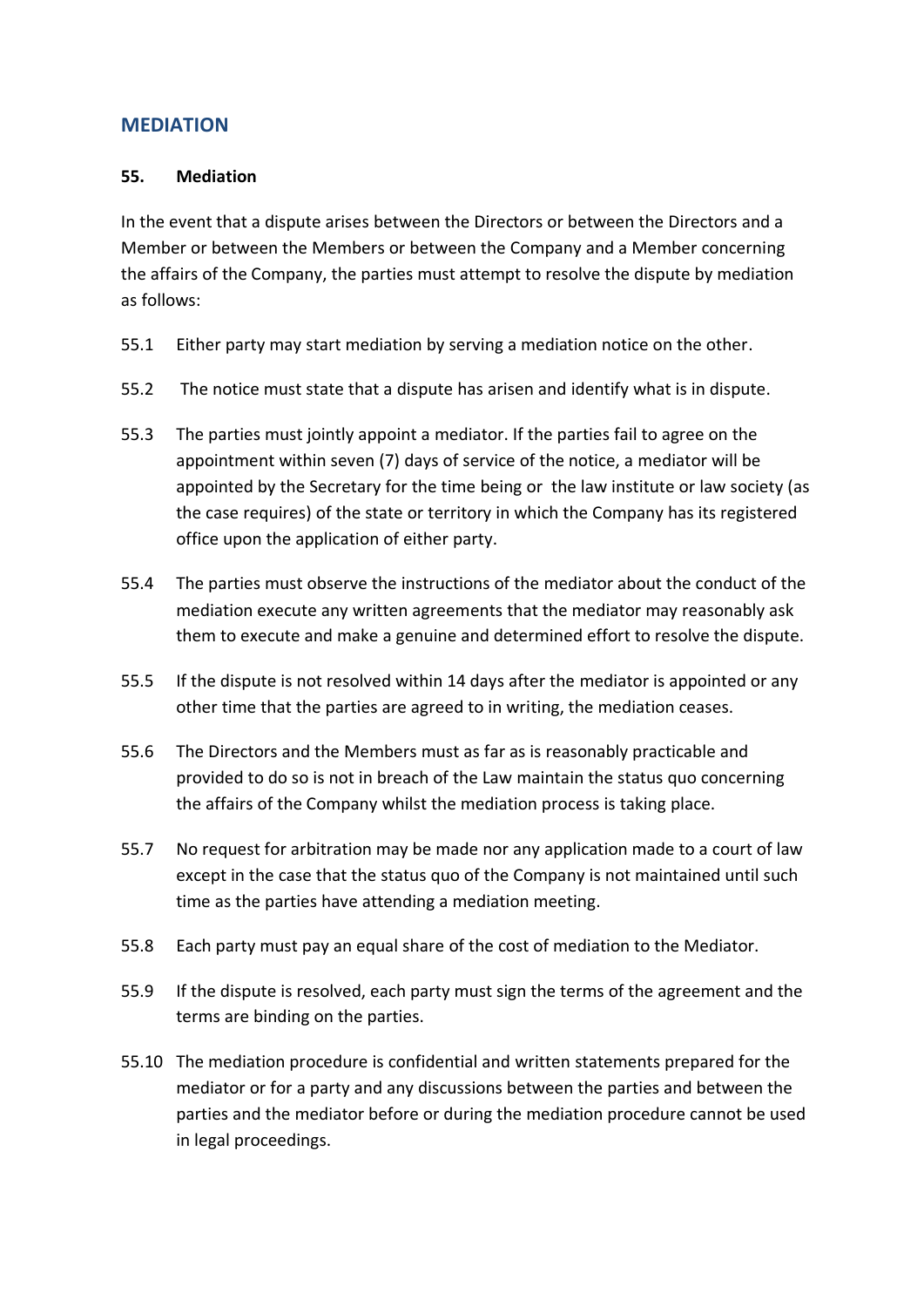## <span id="page-30-0"></span>**PUBLIC FUND**

#### <span id="page-30-1"></span>**56. Public fund**

- 56.1 The Company will establish and maintain a public fund.
- 56.2 Donations will be deposited into the public fund listed on the Register of Cultural Organisations. These monies will be kept separate from other funds of the Company and will only be used to further the purpose of the Company. Investment of monies in this public fund will be made in accordance with guidelines for public funds as specified from time to time by the Australian Taxation Office.
- 56.3 The public fund will be administered by the Board or a Committee of the Board, the majority of the members of whom must, because of their tenure of some public office or their professional standing, have an underlying community responsibility, as distinct from obligations solely in regard to the cultural purpose of the Company.
- 56.4 No monies/assets in the public fund will be distributed to Members or Directors of the Company, except as reimbursement of out-of-pocket expenses incurred on behalf of the public fund or proper remuneration for administrative services.
- 56.5 The department responsible for the administration of the Register of Cultural Organisations will be notified of any proposed amendments or alterations to provisions for the public fund, to assess the effect of any amendments on the public fund's continuing deductible gift recipient status.
- 56.6 Receipts for gifts to the Company's public fund must state:
	- (a) the name of the public fund and that the receipt is for a gift made to the public fund;
	- (b) the Australian business number (ABN) of the Company;
	- (c) the fact that the receipt is for a gift; and
	- (d) any other matter required to be included on the receipt pursuant to the requirements of the ITAA*.*
- 56.7 The Company must comply with any rules that the treasurer or the minister for the arts make to ensure that gifts made to the public fund will only be used for the Company's purpose.
- 56.8 The Company must provide to the relevant department statistical information on the gifts made to the public fund every 6 months.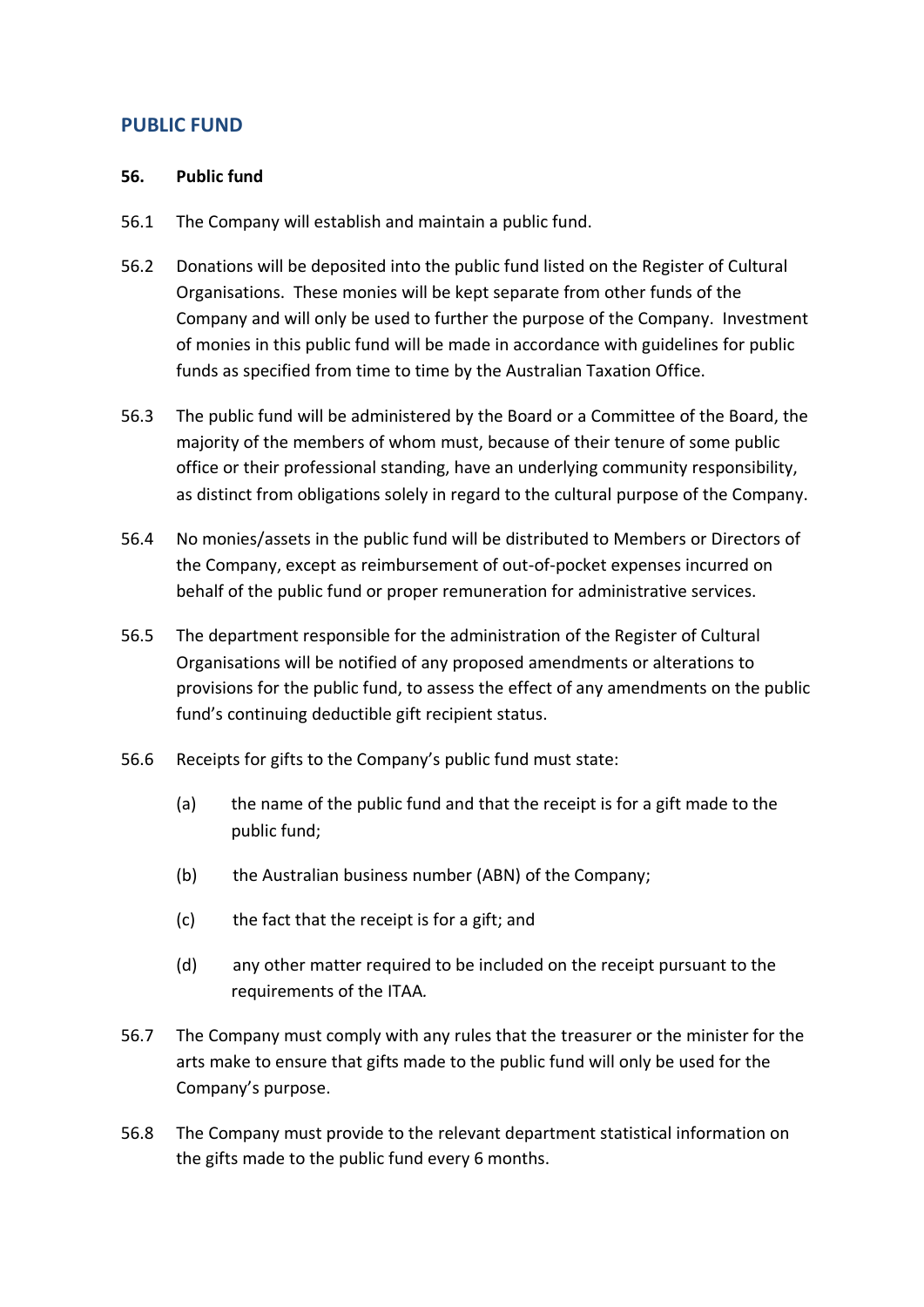## <span id="page-31-0"></span>**57. Winding up of public fund**

If upon the winding-up or dissolution of the public fund listed on the Register of Cultural Organisations, there remains after satisfaction of all its debts and liabilities, any property or funds, the property or funds must not be paid to or distributed among the Company's Members, but must be given or transferred to some other fund, authority or institution:

- (a) having a purpose similar to the purpose of this public fund;
- (b) whose rules prohibit the distribution of its income among its members; and
- (c) eligible for tax deductibility of donations under Subdivision 30-B, Section 30- 100, of the ITAA and listed on the Register of Cultural Organisations maintained under the Act.

# <span id="page-31-1"></span>**NOTICES**

## <span id="page-31-2"></span>**58. Service of notices**

A notice may be given by the Company to any Member personally, by leaving it at the Member's Registered Address or by sending it by prepaid post or facsimile transmission addressed to the Member's Registered Address or, in any other case, by other electronic means determined by the Board. If the notice is signed, the signature may be original or printed.

## <span id="page-31-3"></span>**59. When notice taken to be served**

Any notice sent by post is taken to have been served at the expiration of two (2) business days after the envelope containing the notice is posted and, in proving service, it is sufficient to prove that the envelope containing the notice was properly addressed and posted. Any notice served on a Member personally or left at the Member's Registered Address is taken to have been served when delivered. Any notice served on a Member by facsimile transmission is taken to have been served on receipt by the sender of a transmission control report from the despatching machine showing the relevant number of pages and the correct destination fax machine number or name of recipient and indicating that the transmission has been made without error.

## <span id="page-31-4"></span>**60. Member not known at Registered Address**

Where a Member does not have a Registered Address or where the Company has a reason in good faith to believe that a Member is not known at the Member's Registered Address, all future notices are taken to be given to the Member if the notice is exhibited in the office for a period of 48 hours (and is taken to be duly served at the commencement of that period) unless and until the Member has a Registered Address.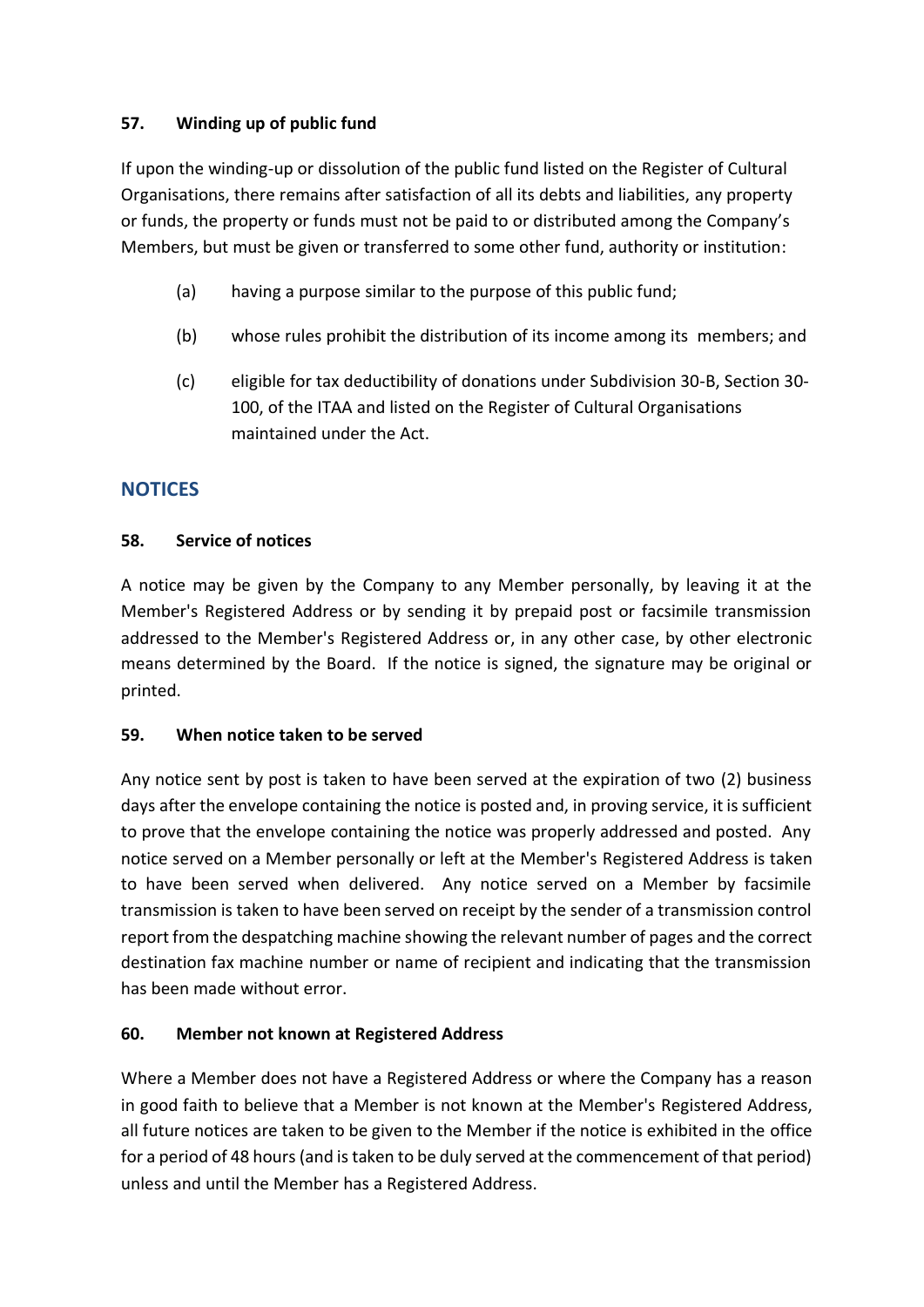## <span id="page-32-0"></span>**61. Calculation of period of notice**

Where a given number of days' notice or notice extending over any other period is required to be given the day of service is not to be counted in the number of days or other period.

## <span id="page-32-1"></span>**WINDING UP**

### <span id="page-32-2"></span>**62. Surplus Assets not to be distributed to Members**

If the Company is wound up, any Surplus Assets must not be distributed to a Member or a former Member of the Company, unless that Member or former Member is a Registered Charity as referred to or described in clause [63.](#page-32-3)

## <span id="page-32-3"></span>**63. Distribution of Surplus Assets**

Subject to clause [57,](#page-31-0) the Law, any other applicable act and any court order, any Surplus Assets that remain after the Company is wound up must be distributed to one or more Registered Charities:

- (a) with charitable purpose(s) similar to, or inclusive of, the purpose(s) in clause [8;](#page-9-1) and
- (b) which also prohibit the distribution of any Surplus Assets to its members to at least the same extent as the Company.
- 63.2 The decision as to the Registered Charity or Registered Charities to be given the Surplus Assets must be made by a Special Resolution of Members at or before the time of winding up. If the Members do not make this decision, the Company may apply to the Supreme Court to make this decision.

## <span id="page-32-4"></span>**OTHER**

## <span id="page-32-5"></span>**64. Making public statements**

No person may make any public statement on behalf of the Company unless authorised by the Board.

## <span id="page-32-6"></span>**65. Adoption and amendment of Constitution**

- 65.1 The Members may amend or repeal this Constitution, or a provision of this Constitution, by Special Resolution.
- 65.2 The Members must not pass a Special Resolution that amends this Constitution if passing it causes the Company to no longer be a Registered Charity.